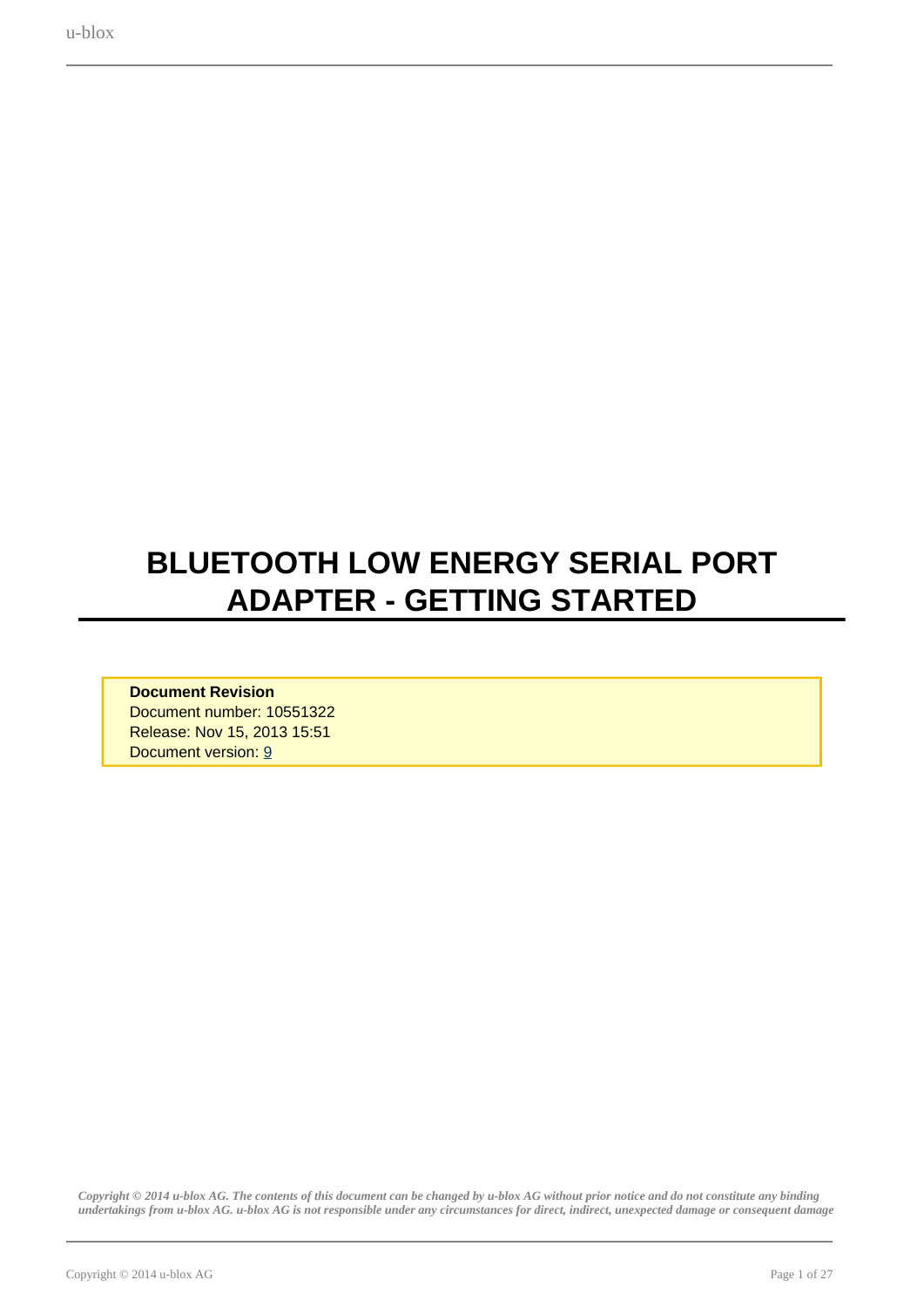*that is caused by this document. All rights reserved. All brand and product names are trademarks or service marks of their respective owners.*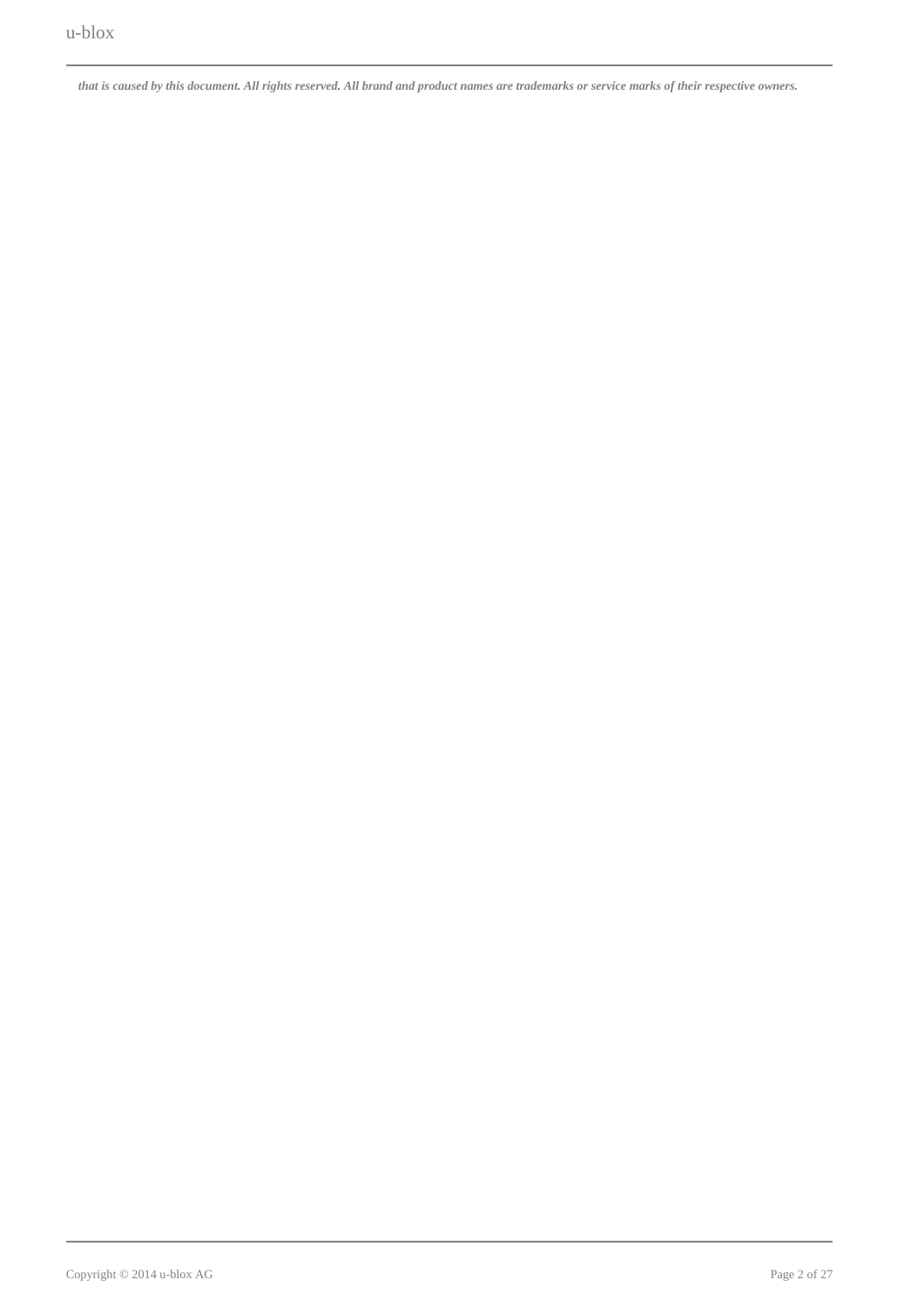## <span id="page-2-0"></span>**1 Abstract**

This document describes how to use the connectBlue Bluetooth Low Energy Serial Port Adapter modules. The document does not describe Bluetooth low energy technology in detail and it is required that the user is familiar with the concepts described in the **Bluetooth Serial Port Adapter- Getting started document (ref[1]**).

Not all Bluetooth modules support Bluetooth low energy. Currently module versions OLS425, OLS426 and OBS421 v5.0.1 (and later) support Bluetooth low energy. To get an overview of the differences between Classic Bluetooth and Bluetooth low energy, please review [http://www.connectblue.com/technologies/bluetooth](http://www.connectblue.com/technologies/bluetooth-low-energy-technology/) [-low-energy-technology/](http://www.connectblue.com/technologies/bluetooth-low-energy-technology/).

## <span id="page-2-1"></span>**2 Table of Content**

- 1 [Abstract](#page-2-0)
- 2 [Table of Content](#page-2-1)
- 3 [Related Documents](#page-3-0)
- 4 [Bluetooth Low Energy](#page-3-1)
	- 4.1 [Basic Operation](#page-4-0)
	- 4.2 [Security](#page-7-0)

#### 5 [Serial Port Adapter Concept and Configuration](#page-7-1)

- 5.1 [Basic Configuration](#page-7-2)
	- 5.1.1 [Client-Central and Server-Peripheral](#page-8-0)
	- 5.1.2 [Server-Central and Client-Peripheral](#page-9-0)
	- 5.2 [Security Modes](#page-10-0)
- 6 [Bluetooth Low Energy Modules](#page-10-1)
	- 6.1 [OLS425 / OLS426](#page-10-2)
	- 6.2 [OBS421](#page-23-0)
- 7 [Basic Connection Setup Configuration](#page-14-0)
	- 7.1 [Point-to-point OBS421 Client and OLS425/426 Server](#page-14-1)
	- 7.2 [Multipoint OBS421 Client, OBS421 Server \(classic\) and OLS425/426 Server](#page-15-0)
	- 7.3 [iPhone Client, OBS421 \(Low Energy\) or OLS425/426 Server](#page-15-1)
- 8 [Optimization OLS425/426](#page-16-0)
	- 8.1 [Use Case 1 Peripheral Data; Always Connected](#page-16-1)
		- 8.1.1 [OLS425/426](#page-23-1) 8.1.2 [OBS421](#page-23-0)
	- 8.2 [Use Case 2 Peripheral Data; Disconnected](#page-18-0)
		- 8.2.1 [OLS425/426](#page-23-1) 8.2.2 [OBS421](#page-23-0)
	- 8.3 [Use Case 3 Central Data; Disconnected](#page-21-0) 8.3.1 [OLS425/426](#page-23-1) 8.3.2 [OBS421](#page-23-0)
- 9 [AT Commands/Events Summary](#page-23-2)
	- 9.1 [Standard AT Commands](#page-24-0)
	- 9.2 [GAP Commands](#page-25-0)
	- 9.3 [Data Mode Commands](#page-26-0)
	- 9.4 [Miscellaneous Commands](#page-26-1)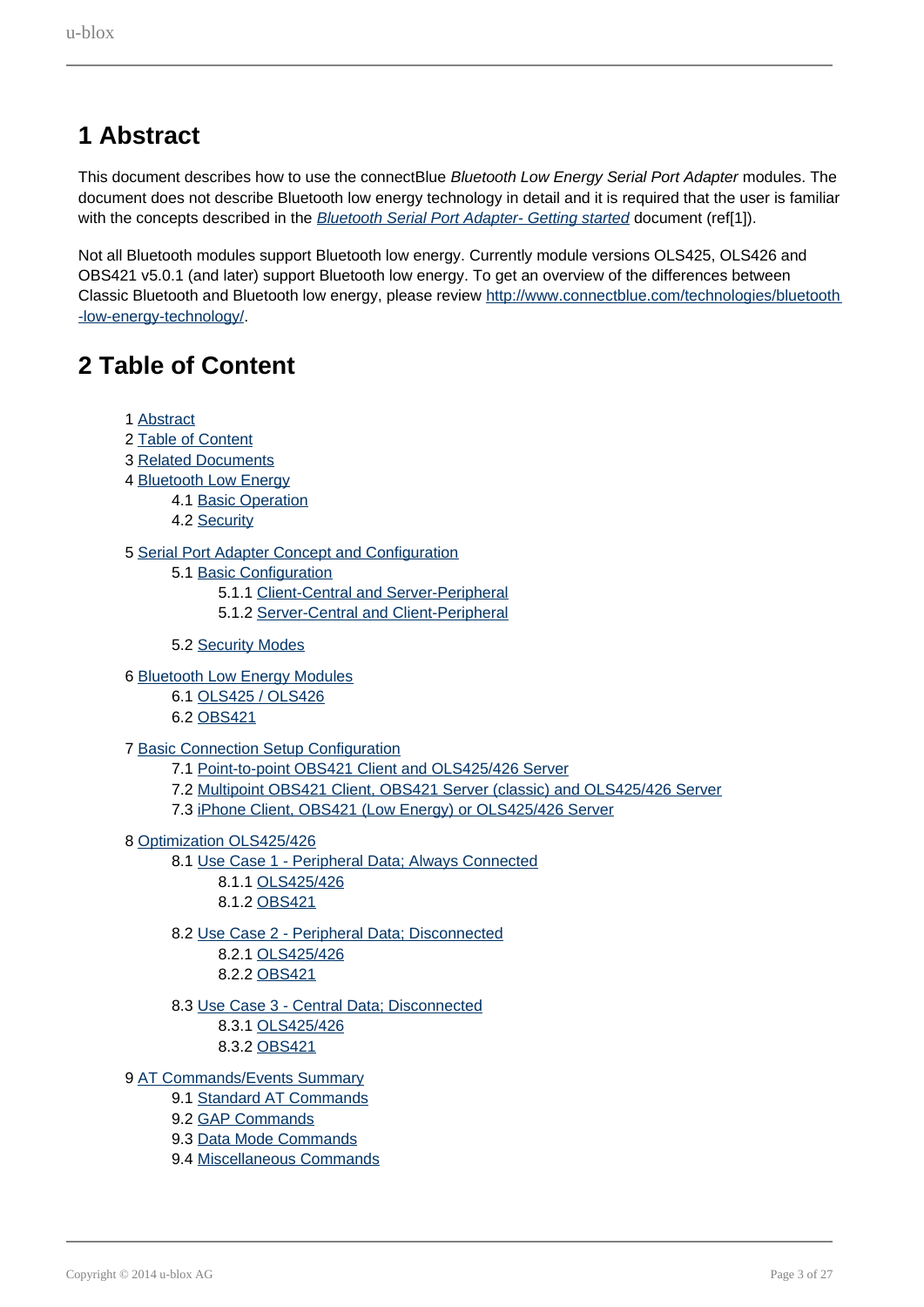## <span id="page-3-0"></span>**3 Related Documents**

**[1] Bluetooth Serial Port Adapter - Getting Started**: Describes the basic concepts for the Bluetooth Serial Port Adapter. This document is written for the classical Bluetooth Serial Port Adapter but the concepts are the same also for the Bluetooth low energy solutions.

**[2] Bluetooth Serial Port Adapter Security**: Describes the different security modes and gives a short introduction to simple pairing which is introduced in the Bluetooth 2.1 specification.

**[3] Bluetooth Serial Port Adapter AT Commands**: Describes all AT commands, default values for AT commands, and possible constraints for different Serial Port Adapter models

**[4] cB-OLP425 cB-OLS425 cB-OLS426 Electrical Mechanical Data Sheet**: For each module there is an associated Electrical Mechanical Data Sheet describing the electrical and mechanical interface, operating status, antennas solutions, Bluetooth and regulatory information as well as some usage and connection guidelines.

**[5] cB-2138 Serial Port Adapter Toolbox**: A PC program for easy getting started and configuration of the different Serial Port Adapter modules. It supports the most commonly used AT commands. See getting started guide [7] for the toolbox.

**[6] Bluetooth Serial Port Adapter Toolbox - Getting Started**: Describes how to get started with the Toolbox, which is a simple-to-use tool to execute AT commands. The supported AT commands are described in [1].

**[7] cB-2137 Flash Loader**: A Windows PC program to re-program the OBS4xx and OLS42x Serial Port Adapters with new firmware using the serial port of the PC. The OLS425 module requires a custom board where the serial port of the module is accessible and can be connected to the PC.

**[8] connectBlue Low Energy Serial Port Service**: The connectBlue Serial Port Service specification. Useful to implement the serial port service on a different platform.

## <span id="page-3-1"></span>**4 Bluetooth Low Energy**

Bluetooth low energy is different from Classic Bluetooth. Even though Bluetooth low energy reuses some Classic Bluetooth components such as radio architecture, part of the protocol, simple pairing and Adaptive Frequency Hopping (AFH), it is a new radio standard. Bluetooth low energy is typically intended for small, low cost, (coin-cell) battery-operated end devices.

Bluetooth low energy single-mode (ie. uses Bluetooth low energy only) devices are also called Bluetooth Smart devices. A dual-mode device, which supports both Classic Bluetooth and Bluetooth low energy, is called a Bluetooth Smart Ready device. Hereafter in this document, the term Classic Bluetooth and Bluetooth low energy will be used.

In Classic Bluetooth, the inquiry and connection procedure uses 32 channels, which means it will take some time to detect and/or setup a connection. During this time a neighboring Wireless LAN network may be disturbed. connectBlue has developed the Low Emission Mode feature for its Classic Bluetooth products in order to avoid this disturbance. For Bluetooth low energy the corresponding inquiry (called advertising) and connection setup uses only three channels (2402, 2426, 2480 MHz). This means it uses less power and has a much faster detection and connection phase (a few milliseconds instead of a number of hundreds milliseconds). Also, the three frequency bands are selected to avoid the standard Wireless LAN channels, which is not the case for the 32 Classic Bluetooth channels.

Once a Bluetooth low energy connection is set up, it uses 37 channels each 2 MHz wide with Adaptive Frequency Hopping (AFH). A Classic Bluetooth connection uses 79 channels each 1 MHz wide. Bluetooth low energy has a lower modulation index, which means it allows for a longer range and more robust connection than a Classic Bluetooth connection. The bandwidth is significantly lower for the Bluetooth low energy link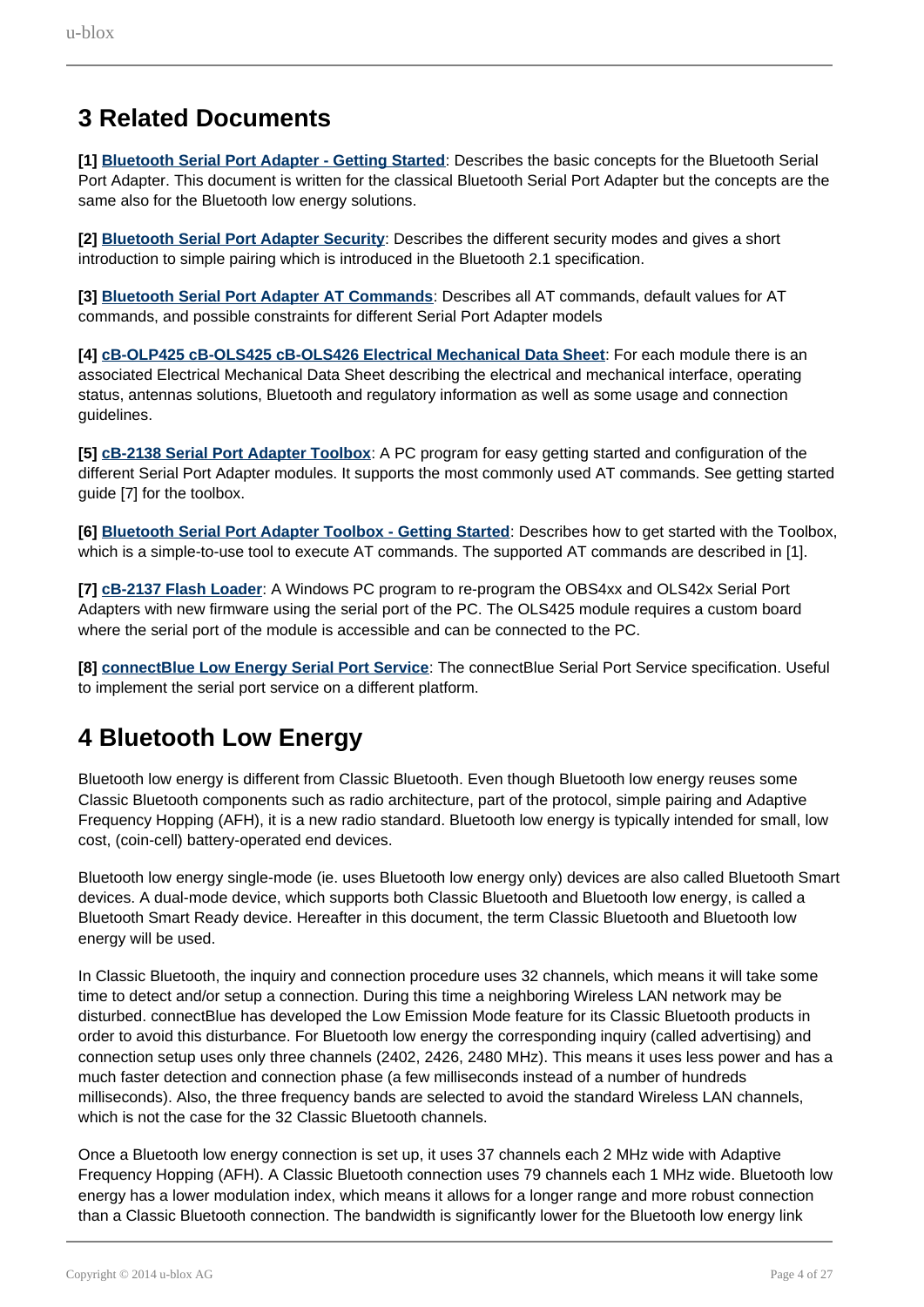compared to the Classic Bluetooth link (theoretic limit of 260 kbits/s compared to 2.1 Mbits/s for Classic Bluetooth).

To achieve low power consumption from a Bluetooth low energy module, it is important that the module spends most of its time in low-power mode. A use case where a connection is active and data is continuously transmitted/received does not mean low power consumption. Hence, Bluetooth low energy is really intended for use cases where the module is in low-power mode most of the time and any connection is active only for a short amount of time, which means only limited data transmission is suited.

### <span id="page-4-0"></span>**4.1 Basic Operation**

A Bluetooth low energy connection consists of one *central* and one *peripheral* role. There are more roles than the central and peripheral roles, but they will not be covered in this document.

The *peripheral* contains the "data" and advertises it to inform the environment about its existence. An advertise ment is a periodic broadcast that can contain data or is just sent out to allow for incoming connections.

A central scans its environment and if an advertisement is detected, it is possible for the central to initiate a connection. During the scan, only limited radio transmission is done and only when a remote device is found. This means it does not disturb the radio environment more than necessary.



One important advertisement parameter is the advertisement interval. A short interval will allow for faster detection and connections but it also means that the power consumption increases for the peripheral during the advertisement.

For the central, the scan interval and scan window are important parameters that controls how fast the peripheral is found and how active the radio is. Please note that the scan window must always be shorter or equal to the scan interval. The scan duty cycle is the ratio between the scan window and interval. For example, if the scan interval is 100 ms and the scan window is 50 ms, the duty cycle is 50%.

It is also possible for the peripheral to do a directed advertisement, which means that the advertisement is directed to a specific central with a specific Bluetooth address.

If the central sets up a connection to the peripheral, the central will always be the master of the link and the peripheral will be the slave. No master/slave switch is allowed. A central can be connected to more than one peripheral but a peripheral can only be connected to one central. Hence, only star topology is allowed and scatter-nets are not allowed.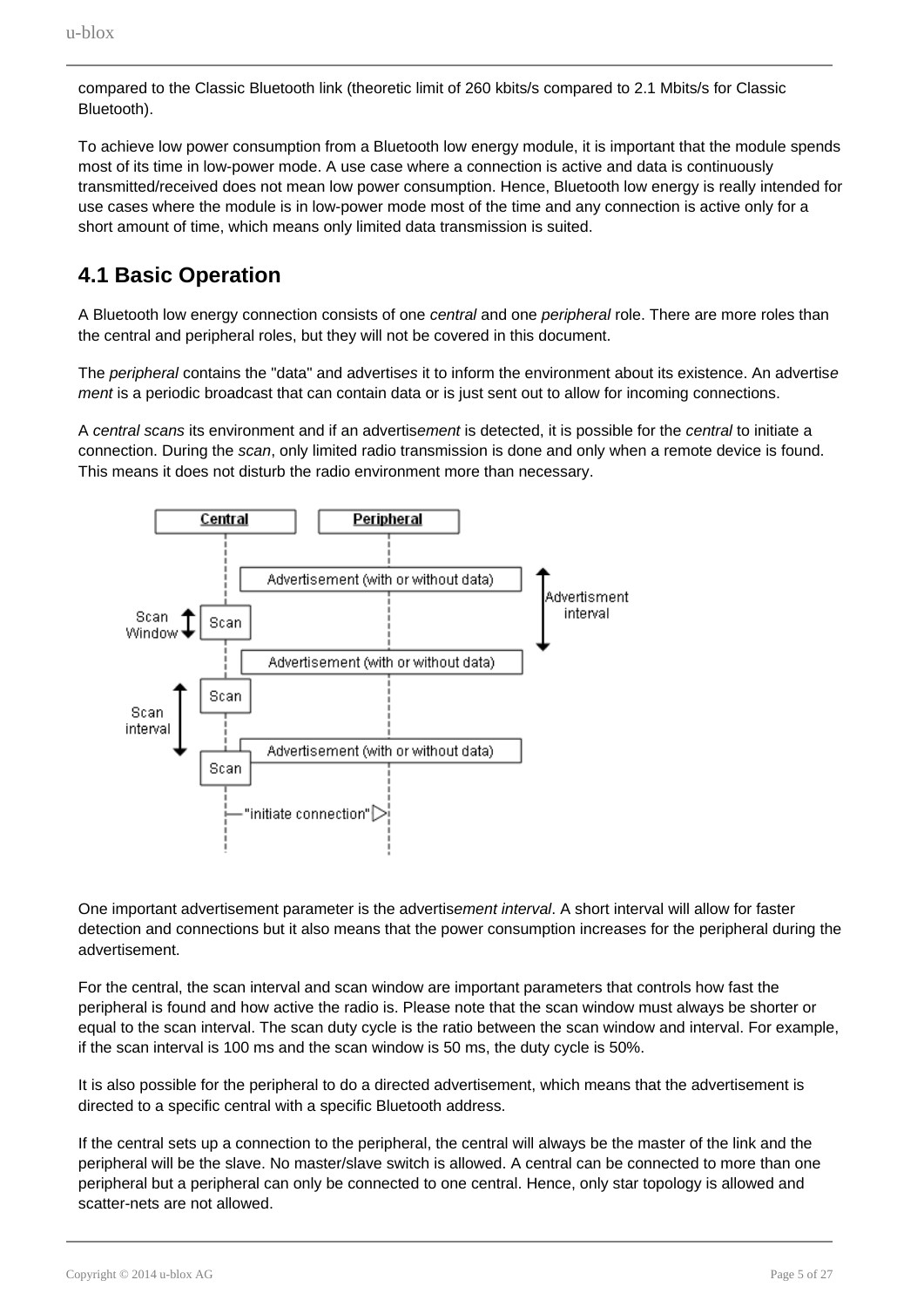For an ongoing connection, the central (master) polls the peripheral (slave) for data. The connection interval specifies how often this polling is done. A shorter connection interval means lower latency but higher power consumption.



It may be necessary to configure both advertisement and connection intervals to optimize for a specific use case. This may mean compromising between fast connection and response times and low power consumption.

Another way to lower the power consumption on the peripheral side is to specify a slave latency, which defines the number of consecutive connection events that may be ignored by the peripheral. This means that when the peripheral doesn't have any data to send it can stay asleep longer before it needs to reply to a connection event. Hence, a way to have short latency and low power consumption for data transmission from peripheral to central.

The data of the peripheral is structured in one or more services. There could for example be a battery temperature service, an accelerometer service and/or a serial port service. The Bluetooth SIG defines profiles for services and many standard services can be found at [www.bluetooth.org](http://www.bluetooth). It is also possible to define proprietary services. Every service contains one or more characteristics. A characteristic consists of a unique identifier (UUID), a value, properties and a configuration. The value (type and size) is defined by the unique identifier. It could e.g. be a string or 16 bit unsigned integer. The properties specifies how the value can be accessed and the configuration is a user defined info often a string describing the characteristic.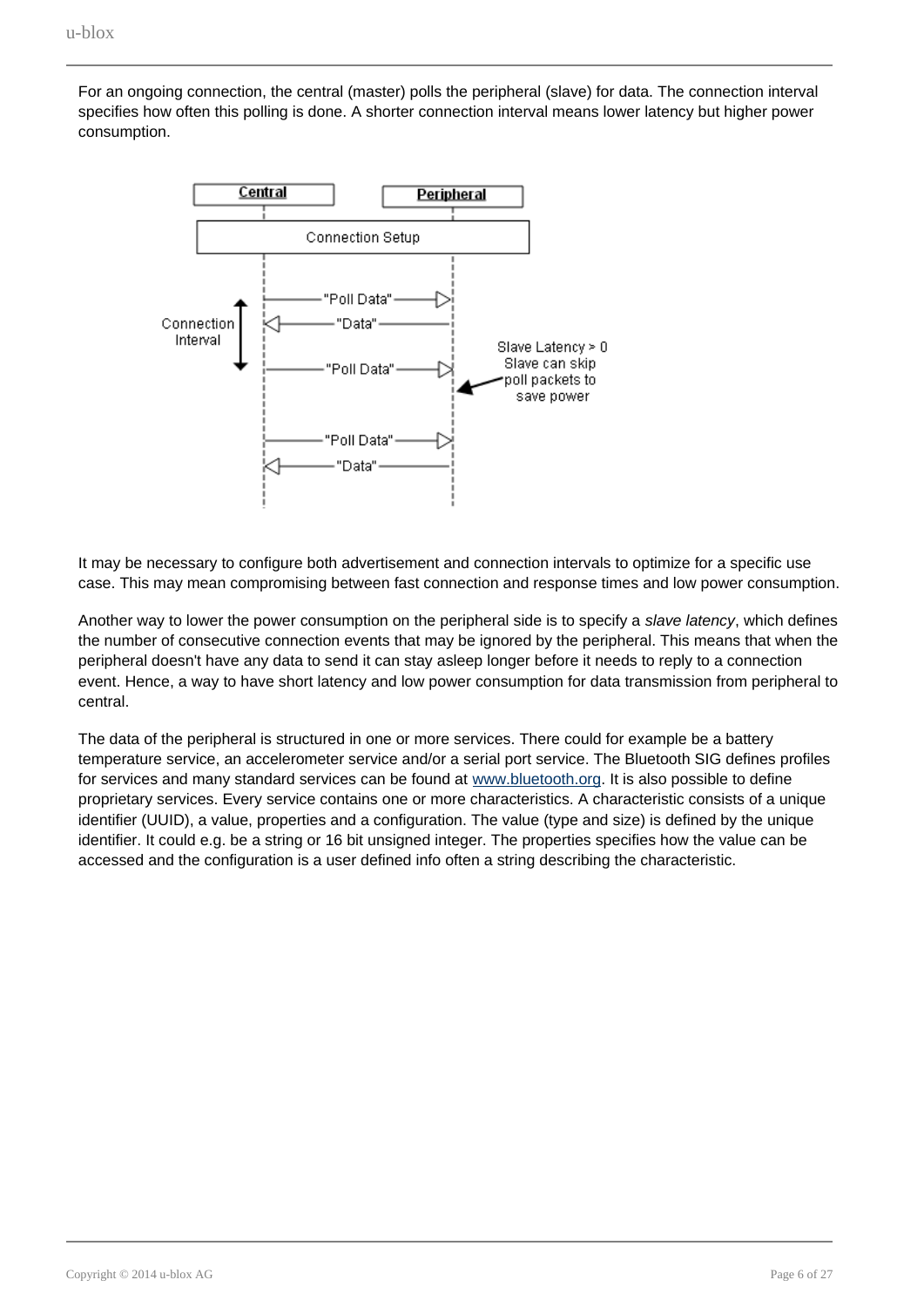

There are several ways for a central to access the value of a characteristic.

- Write: The central can write the value of the peripheral
- Read: The central can read the value from the peripheral
- Notify: The peripheral can automatically send updated values to the central. This avoids periodic read operations for the central.

The kind of operation that a peripheral allows for a specific value is decided by the characteristics properties. Hence, it is not always possible to write, read or get notifications.



Actually there are some more operations that can be done. It is possible to make a write with or without a confirm. It is also possible to get an indication, which is basically a notification that requires a confirm. These will not be explained further in this document.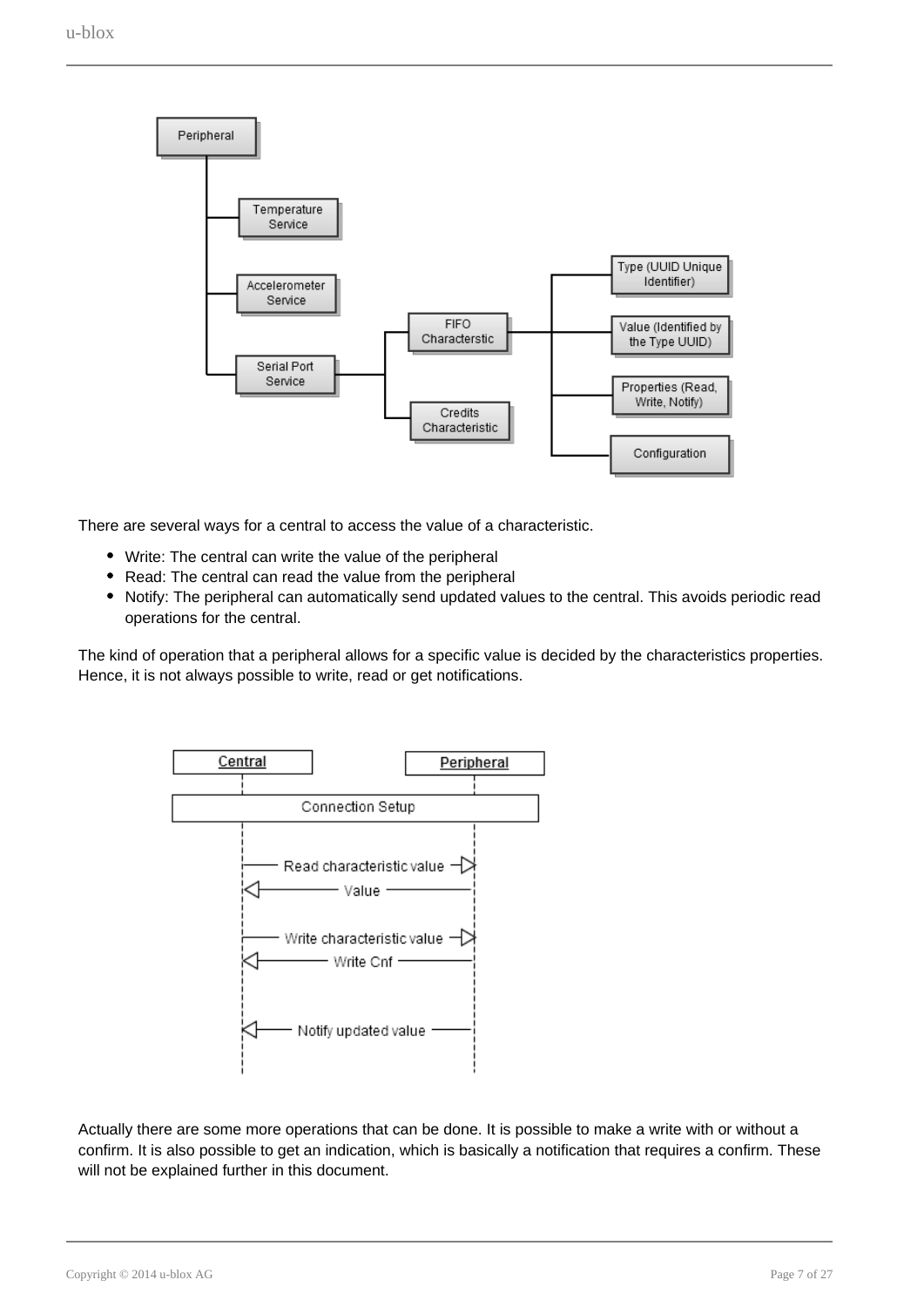### <span id="page-7-0"></span>**4.2 Security**

To the user, security for Bluetooth low energy is similar to secure simple pairing used for Classic Bluetooth. See ref [2] for details.

Bluetooth low energy supports three use cases:

- Just Works
- Passkey Entry
- Out of Band

The Numeric Comparison use case in Classic Bluetooth is not supported in Bluetooth low energy. Another difference is that the Just Works and Passkey Entry use cases supports only very limited protection for passive eavesdropping compared to Classic Bluetooth.

The encryption algorithm used in Bluetooth low energy is AES-CCM cryptography.

Bluetooth low energy also specifies a privacy feature to make it more difficult to track a Bluetooth low energy device by changing its Bluetooth address frequently.

The privacy feature is only used for connection setup and not for discoverability.

## <span id="page-7-1"></span>**5 Serial Port Adapter Concept and Configuration**

Classic Bluetooth has a determined set of "profiles" that in essence are application defined behaviors that Bluetooth devices use to communicate with other each other. Bluetooth low energy profiles are different from those used in Classic Bluetooth and are based on the Generic Attribute Profile (GATT). GATT is used for service discovery as well as read/write values on a device. Unlike Classic Bluetooth, product developers can develop their own profiles and services to add to those from the Bluetooth SIG.

The basic operation of the Serial Port Adapter is to transmit application data between the serial port and a Bluetooth connection. Contrary to Classic Bluetooth, there is no Serial Port Profile (SPP) for Bluetooth low energy. Therefore, connectBlue has defined the proprietary "connectBlue Low Energy Serial Port Service" to offer transparent serial communication and simulate the Classic Bluetooth SPP.

Many features and functions will be the same for a Classic Bluetooth module and a Bluetooth low energy module. In this document, only Bluetooth low energy features are covered. For details of general operation of the Serial Port Adapter, see ref [1].

### <span id="page-7-2"></span>**5.1 Basic Configuration**

For Bluetooth classic there is a Client and Server profile. The client initiates the connection attempt to the server and the server accepts incoming connections. This is similar for Bluetooth Low Energy except that there are two client and two server roles depending on the Low Energy role (central/peripheral).

- Client Central
- Server Peripheral
- Client Peripheral (implemented using directed advertisement)
- Server Central (implemented using directed advertisement)

The central always makes the scan (looking for advertisements) and the peripheral always makes the advertisement. The basic idea is that the peripheral is in low-power mode most of the time (to save power) and when it is awakened, it starts advertising. The central is always scanning and when a "correct" peripheral is found, a connection is initiated. Since the scan does involves only limited radio transmission when a remote device is found, it does not disturb other radios in the vicinity more than necessary.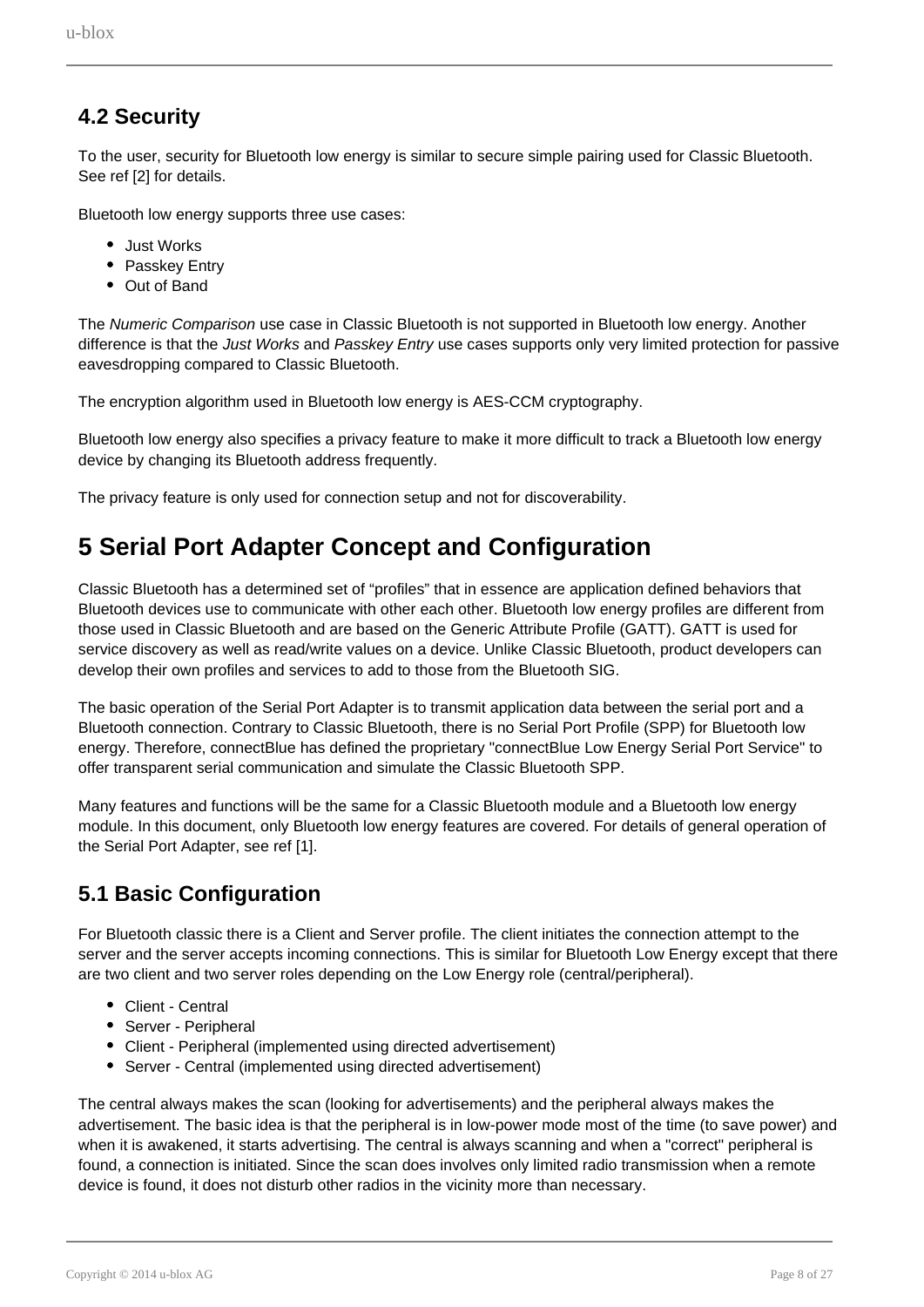A Client-Central can setup a connection to a Server-Peripheral and the Client-Peripheral can "setup" a connection to a Server-Central. However, two centrals or two peripherals cannot connect to each other.

The following sections describes how the Serial Port Adapter concept (client, server, remote peer) is mapped to the Bluetooth low energy concepts (central, peripheral, scan, advertisement).

#### <span id="page-8-0"></span>**5.1.1 Client-Central and Server-Peripheral**

The more straightforward case is when the client is the central and the peripheral is the server. The client sets up the connection to the server similar to the Classic Bluetooth definition.



At Low Energy level, the Client-Central is scanning for the Server-Peripheral. When the Server-Peripheral starts advertising the Client-Central finds the Server-Peripheral and initiates the connection.



The connection attempt can (for some modules) be initiated with the connect (AT\*ADCP) AT command.

It is also possible to configure the module to automatically setup the connection. For an automatic connection, the default client profile (AT\*ADDCP), the write remote peer (AT\*ADWDRP) and the number of remote peers (AT\*ADNRP) AT commands must be used. The remote peer is the server, a client is configured to setup a connection to and it is normally possible to configure a maximum of 1, 3 or 7 remote peers depending on module and use case.

The server is configured with the default server profile (AT\*ADDSP) AT command.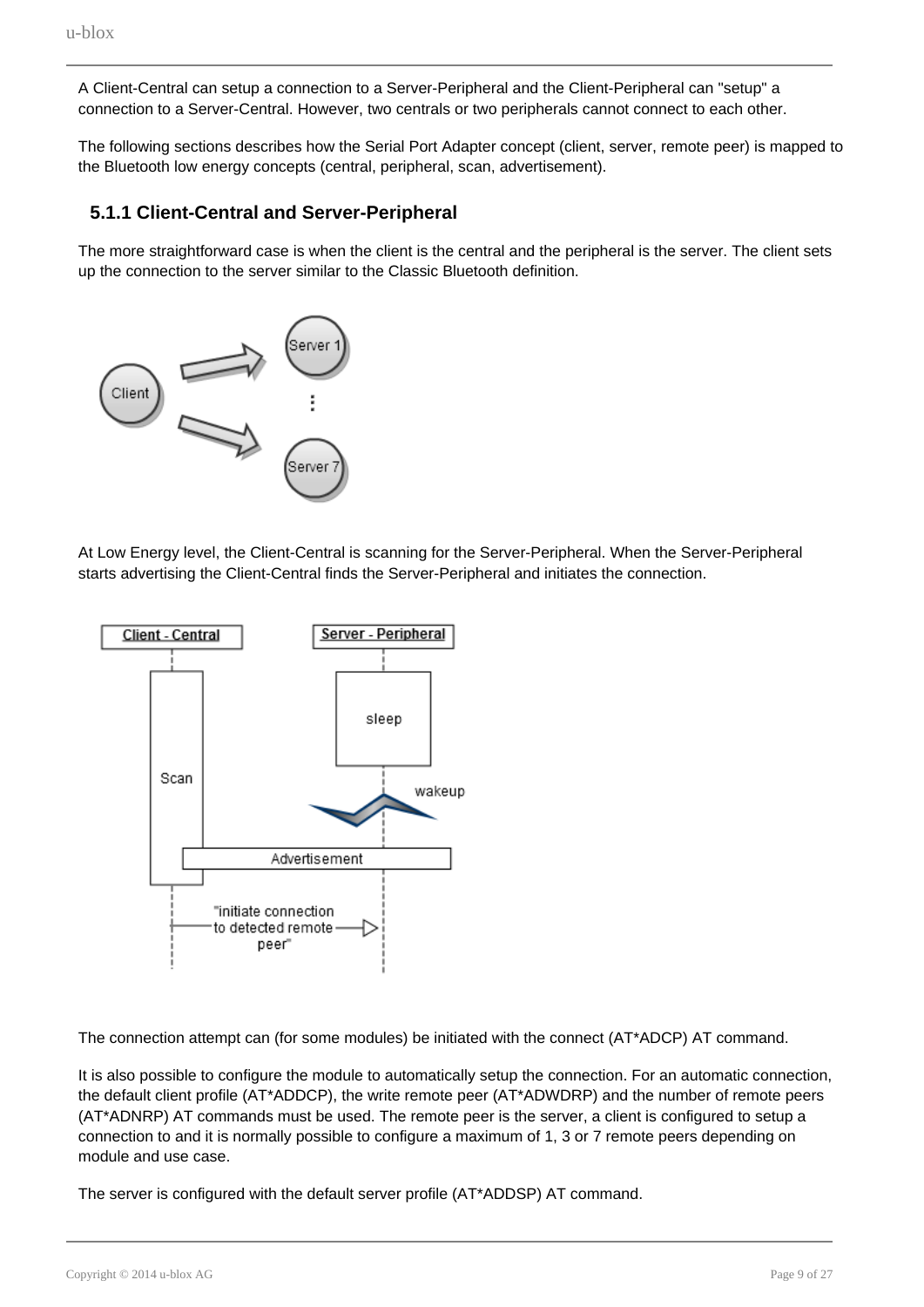#### **5.1.2 Server-Central and Client-Peripheral**

<span id="page-9-0"></span>With the Client-Central and Server-Peripheral configuration, the Bluetooth address of the remote peer (server) is configured in the client. This is not the best solution if there are many servers. There is a limit of max number of peers (normally 1, 3 or 7), which may not be enough for some use cases. The Client-Central cannot be configured to automatically connect to more than 7 remote peers (Server-Peripheral).

To handle a use case where a central must communicate with a large number of sensors, the Client-Peripheral and Server-Central roles are added.



The Client-Peripheral then makes a directed advertisement which is targeted to a specific Server-Central. If that specific Server-Central detects the advertisement, it will initiate a connection. Hence, it is still the central that initiate connections but at a Serial Port Adapter concept level, the peripheral will be configured as the client and the central as the server.

It is possible to have any number of Client-Peripherals, which are all configured to connect to the same Server-Central. Of course it does not mean that all of them can be connected at the same time since there is a limit on how many parallel links a module supports. However, many Bluetooth low energy use cases do not need a large number of parallel connections. Instead the Client-Peripheral modules spend almost all time in low-power mode and wake up only periodically to setup a connection and transfer data.



The client module is configured to automatically "setup the connection". The default client profile (AT\*ADDCP), the write remote peer (AT\*ADWDRP) and the number of remote peers (AT\*ADNRP) AT commands must be used for the Client-Peripheral. The remote peer is the server that the client is configured to setup a connection to.

The Server-Central is configured with the default server profile (AT\*ADDSP) AT command.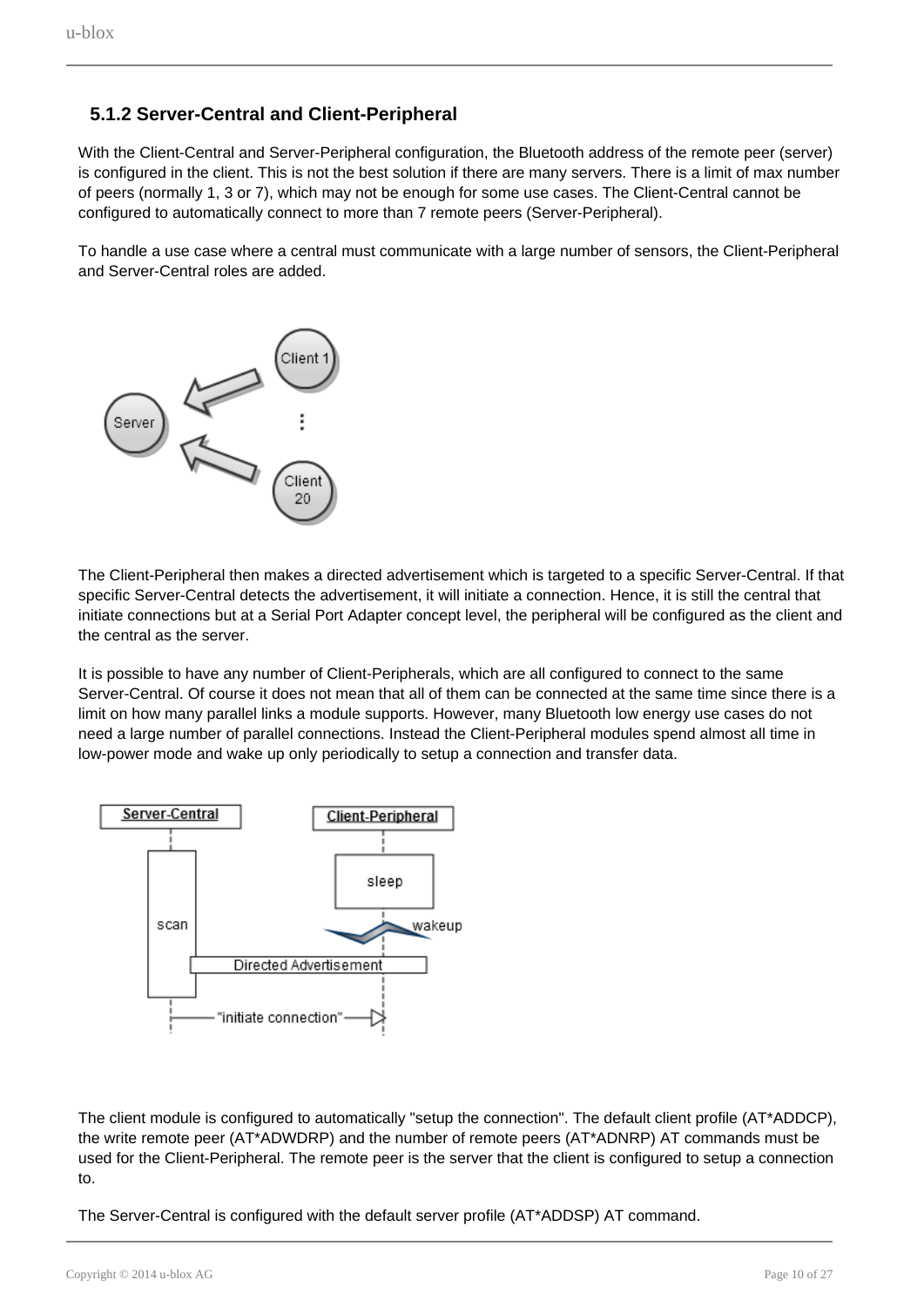### <span id="page-10-0"></span>**5.2 Security Modes**

The Bluetooth Low Energy Serial Port Adapters supports five security modes (see ref [2] for details).

- Security Disabled (mode 1)
- Fixed Pin (mode 3)
- Just Works (mode 4)
- Display Only (mode 5)
- Keyboard Only (mode 7)

The security mode is configured using the AT\*AGSM command.

Please note that not all Bluetooth low energy modules will support all of the modes.

For the Security Disabled mode, no pairing is needed and the module will accept all connections.

The Fixed Pin and Keyboard Only modes are similar that a passkey will be used to authenticate. For the Fixed Pin mode, the passkey configured by the AT\*AGFP2 command will be used and for the Keyboard Only mode. the user must enter the passkey with the AT\*AGUPE command when the \*AGUPE event has been received (same as for Bluetooth classic).

The Just Works mode basically just means that pairing is by default disabled. To pair, pairing must be enabled and during this time all pairing attempts will succeed. See later reference to the security mode command (AT\*AGSM) for details on how to enable pairing. Please note that if the Just Works mode is set, pairing is automatically disabled. This means that even if security is then set another mode, pairing is still disabled.

The Display Only mode is used by a device if the other device uses Keyboard Only. The display side (e.g. PC) displays a passkey that must be entered on the keyboard side. The host of the display side get the \*AGUPD event when it is time to display a passkey.

## <span id="page-10-1"></span>**6 Bluetooth Low Energy Modules**

There are currently three connectBlue modules that support Bluetooth low energy. The OBS421 v5.0.1 (and later), which is a dual-mode module, the OLS425 and OLS426, which are both single-mode modules.

### <span id="page-10-2"></span>**6.1 OLS425 / OLS426**

The OLS425 is available with an adapter board (cB-0958) to get the same footprint as the OBS421 module. This means it is possible to use any of the existing connectBlue carrier and development boards. An OLS425 mounted on the cB-0958 board is named OLS426. Hence, the OLS425 and OLS426 contains the same firmware but have a different form factor.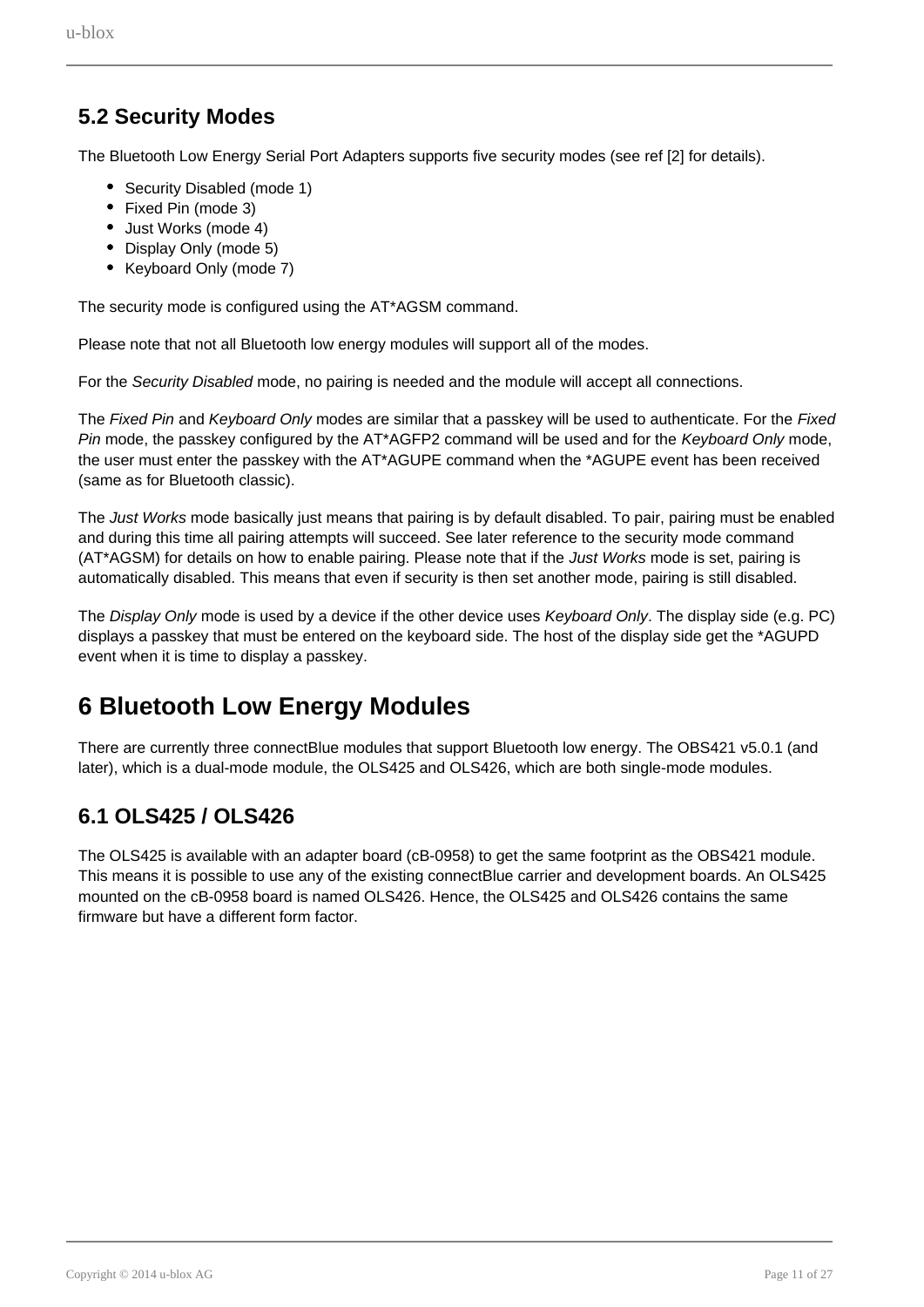

Currently the Client-Central and Server-Central roles are not implemented for the OLS425/426. This means it is not possible to setup a connection between two OLS425/426 modules. The OLS425/426 is mainly intended for the low power peripheral side and the OBS421 (or other solution) should be used for the central (remote) side.

#### **6.1.0.1 Operating modes**

The OLS425/426 may be configured to suit specific operating requirements in terms of fast connection and response times versus low power consumption. First, you can set the power save mode using AT\*AMPM, which decides whether low-power mode is allowed or not. This basically means that under certain conditions, the module will be asleep and the power consumption is very low. Second, the module may be configured with AT\*AMDS2 to let the host control the module operation by activating/deactivating the UART DSR pin of the OLS425/426, and AT\*AMPSF to achieve a customized behavior. This can be for example to disable advertising when DSR is deactivated in order to lower the power consumption, with the cost of temporarily disabled discoverability and connectability. The UART DTR pin of the OLS425/426 is by default used by the module to indicate when there is an active connection.

One example is to configure the module so that the host will wake the module up by activating DSR, wait for an active connection (DTR is activated), transmit/receive data and when done, disconnect and put the module back in low-power mode by deactivating DSR.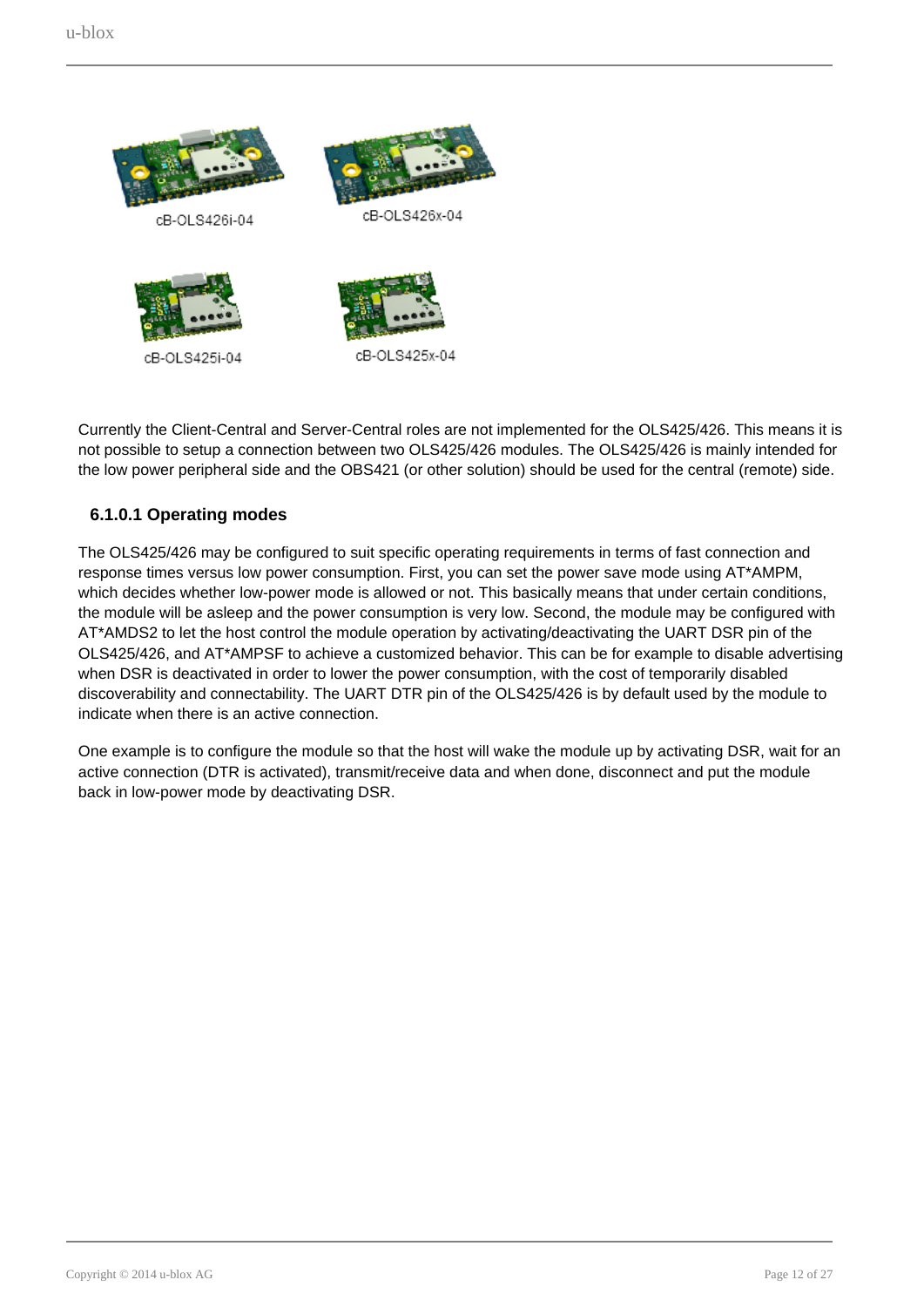

One advantage with Bluetooth low energy and the OLS425/426 is that the described procedure can be done in a very short time (compared to Classic Bluetooth ) and that the OLS425/426 uses only a few µA in low-power mode. Hence, it is possible to have a use case where the module can live for a very long time on a coin-cell battery. Of course this assumes that the module is in low-power mode most of the time and that only limited amount of data is transmitted. For more information see [Power save optimizations OLS425/426.](#page-15-2)

In a scenario where a server provides sensor data with fairly low update rate and where the amount of data is not too large, a possible solution is to use customized advertise data. In that way data is transferred from the peripheral to the central without establishing a connection, which in turn means no security. Typically the OLS425/426 is held in AT mode constantly and fed with new advertise data from the host through an AT command, see AT\*AGAD and AT\*AGSD in ref [3].

### **6.2 OBS421**

Bluetooth low energy is supported by the OBS421 in firmware version 5.0.1 and later.



cB-OBS421i-14



cB-OBS421x-14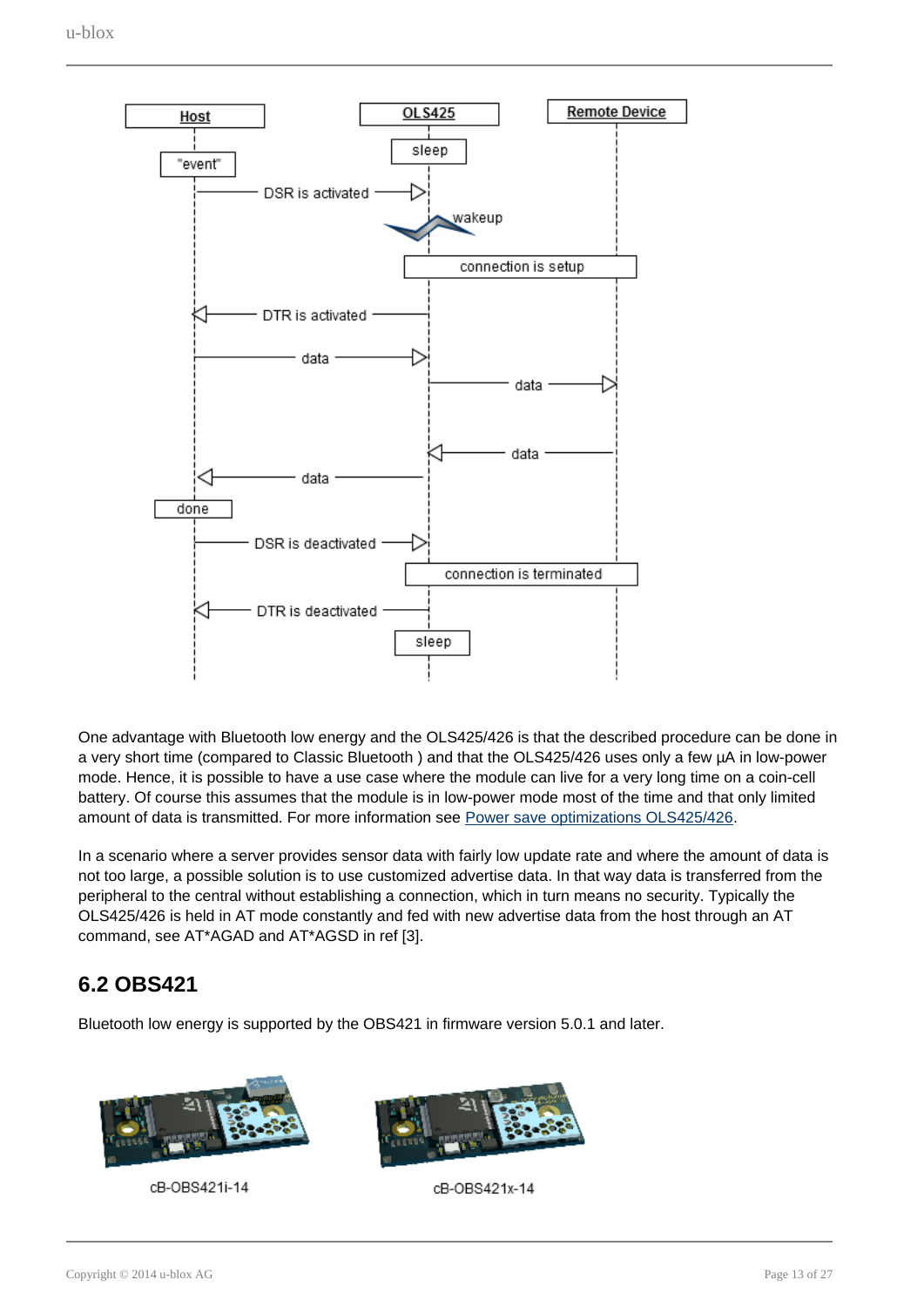By default, Bluetooth low energy is disabled for the OBS421 module and it then supports up to 7 parallel Classic Bluetooth links. To enable Bluetooth low energy, the AT\*AGLE command is used. If Bluetooth low energy is enabled, the following link configurations are possible.

- 3 Classic Bluetooth links and 0 Bluetooth low energy links
- 2 Classic Bluetooth links in parallel with 1 Bluetooth low energy link
- 1 Classic Bluetooth link in parallel with 2 Bluetooth low energy links
- $\bullet$ 0 Classic Bluetooth links and 3 Bluetooth low energy links

Hence, it is possible, for the OBS421, to have Classic Bluetooth links and Bluetooth low energy links active in parallel. The host transmits data without caring what kind of link it is (except that the throughput is normally much lower for the low energy link). Also note that for the OBS421 module, the Extended Data Mode works both for Classic Bluetooth and for Bluetooth low energy.

An OBS421 module can setup a Bluetooth low energy connection to another OBS421 module. This is not a typical scenario but there are use cases where it could be interesting. It is more common to have a Bluetooth low energy connection between an OBS421 and an OLS425/426, where the OLS425/426 is the low power side.

In the figure below the DTR pin for both OBS421 modules are configured to show the connection status. The peripheral side (client or server) is moved in range where a connection is setup and data transmitted and then out of range.



The OBS421 DTR pin is configured to show the connection status. Hence, it can be used like a traditional CD (Carrier Detect).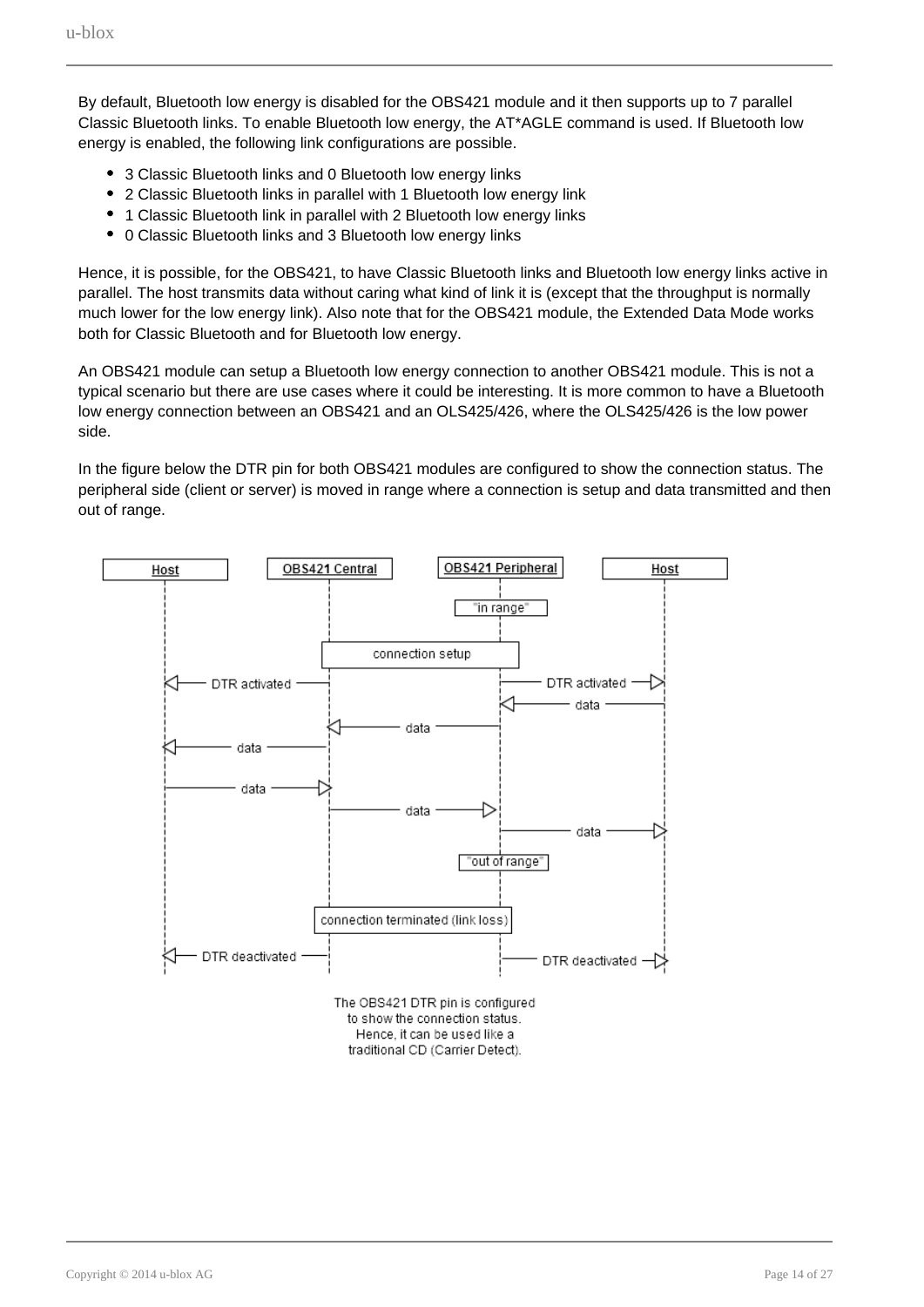## <span id="page-14-0"></span>**7 Basic Connection Setup Configuration**

It is possible to configure the OBS421 and OLS425/426 to automatically setup a connection between each other. Typically the client and server profile must be configured as well as one or more remote peers for the client side. A client will setup a connection to a server and a server accepts incoming connections. A remote peer is a remote server a client shall setup a connection to.

An OBS421 module can setup multiple and mixed Classic Bluetooth and Bluetooth Low Energy connections.

In the samples, the always connected scheme is used when configuring the remote peer. By default, the module will then periodically try to setup a connection for a specific time before giving up.



By default, the connect timeout is 5 seconds and the always connected interval is 10 seconds. The connect timeout and the always connected interval can be configured using the ATS6007 and ATS6010 S-register AT commands. Please note that for Bluetooth Low Energy, the module will not do a scan between the connect attempts. Scanning is only performed during a connect attempt.

### <span id="page-14-1"></span>**7.1 Point-to-point OBS421 Client and OLS425/426 Server**

Client device (OBS421) is configured to always attempt to connect to a specific Bluetooth Low Energy server device (OLS425/426).

| <b>AT Command</b>                      | <b>Description</b>                                                                                                                                             |
|----------------------------------------|----------------------------------------------------------------------------------------------------------------------------------------------------------------|
| $AT^*AGLE=1,1$                         | Enable Bluetooth low energy central role.                                                                                                                      |
| AT*ADDSP=255,1                         | Server profile to none.                                                                                                                                        |
| $AT^*ADDCP=14,1$                       | Client profile to serial port for both classic and low energy.                                                                                                 |
| $AT^*ADNRP=1.1$                        | One remote peer.                                                                                                                                               |
| AT*ADWDRP=0,112233445566,0x0102,0,"",1 | Remote peer with BD address 0x112233445566.<br>Connection scheme is "Always connected" and LE peer bit<br>is set.<br>See AT Command specification for details. |

#### **OBS421 - Client Configuration**

Please note that the module must be reset for the settings to be activated.

#### **OLS425/426 - Server Configuration**

Default configuration.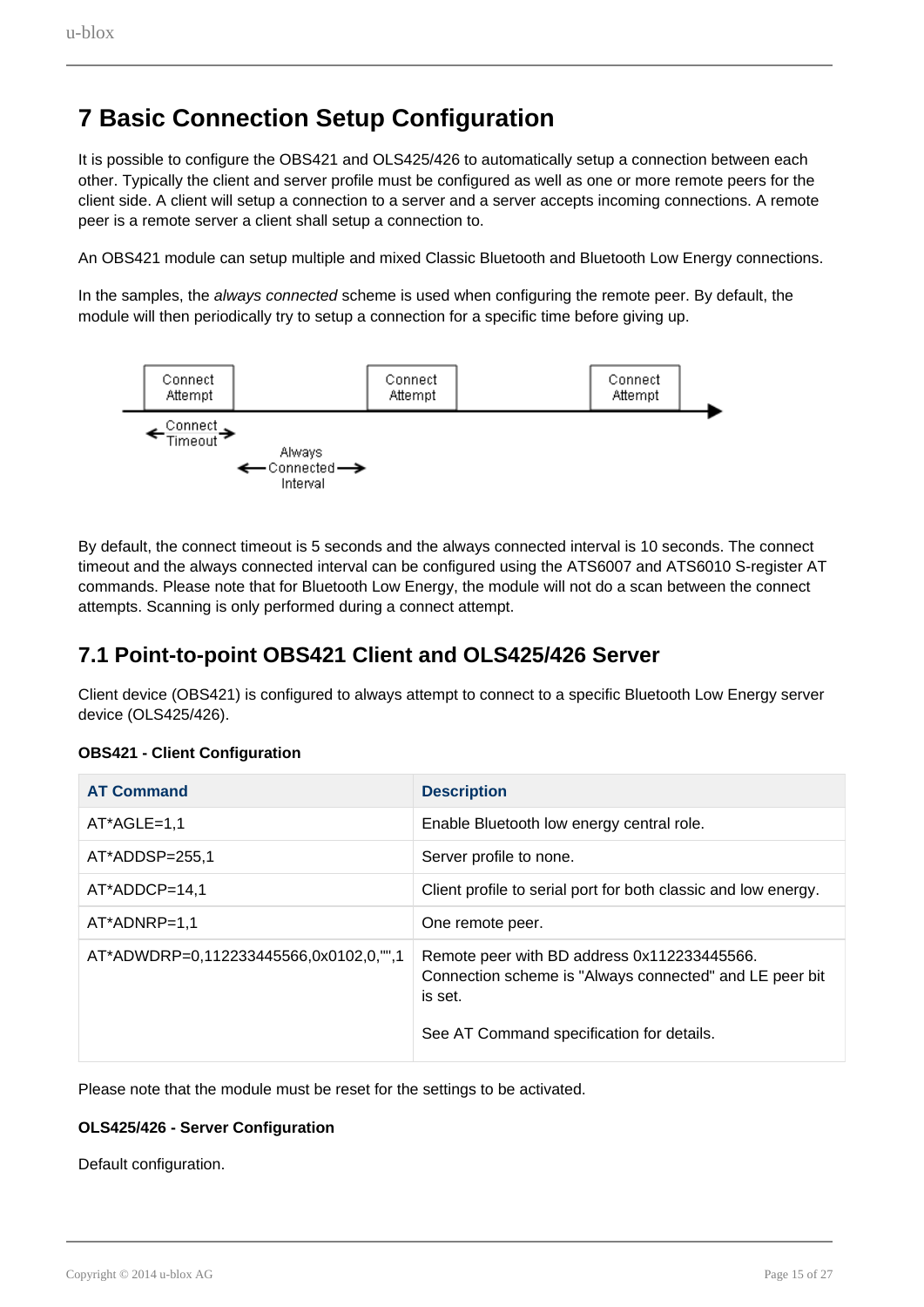### <span id="page-15-0"></span>**7.2 Multipoint OBS421 Client, OBS421 Server (classic) and OLS425/426 Server**

The client (OBS421) sets up a Classic Bluetooth connection to one server (OBS421) and a Bluetooth Low Energy connection to another server (OLS425/426).

#### **OBS421 - Client Configuration**

| <b>AT Command</b>                      | <b>Description</b>                                                                                                                                      |
|----------------------------------------|---------------------------------------------------------------------------------------------------------------------------------------------------------|
| $AT^*AGLE=1,1$                         | Enable Bluetooth low energy central role.                                                                                                               |
| $AT^*ADWM=2,0,1$                       | Enables two links.                                                                                                                                      |
| $AT*ADDSP=255,1$                       | Server profile to none.                                                                                                                                 |
| AT*ADDCP=14,1                          | Client profile to serial port for both classic and low energy.                                                                                          |
| $AT*ADNRP=2,1$                         | Two remote peers.                                                                                                                                       |
| AT*ADWDRP=0,112233445566,0x02,0,"",1   | First remote peer with BD address 0x112233445566.<br>Connection scheme is "Always connected" and LE peer bit<br>is not set (hence classic remote peer). |
| AT*ADWDRP=1,223344556677,0x0102,0,"",1 | Second remote peer with BD address 0x223344556677.<br>Connection scheme is "Always connected" and LE peer bit<br>is set (hence LE remote peer).         |

Please note that the module must be reset for the settings to be activated.

#### **OBS421 - Server Configuration**

Default configuration.

#### **OLS425/426 - Server Configuration Peer**

Default configuration.

### <span id="page-15-1"></span>**7.3 iPhone Client, OBS421 (Low Energy) or OLS425/426 Server**

A connectBlue demo application for iOS can be downloaded from iTunes App Store: [https://itunes.apple.com/a](https://itunes.apple.com/app/cb-olp425/id575523395) [pp/cb-olp425/id575523395](https://itunes.apple.com/app/cb-olp425/id575523395). The demo application cB-OLP425 can be used to search for different low energy peripheral devices, perform connections and display services. This sample describes how the different models are configured to be discovered by the demo application.

#### **OBS421 - Server Configuration**

| <b>AT Command</b> | <b>Description</b>                          |
|-------------------|---------------------------------------------|
| AT*AGLE=2.1       | Enable Bluetooth low energy peripheral role |
| AT*ADDSP=14,1     | Set the server profile to SPP low energy.   |

#### **OLS425/426 - Server Configuration**

<span id="page-15-2"></span>Default configuration.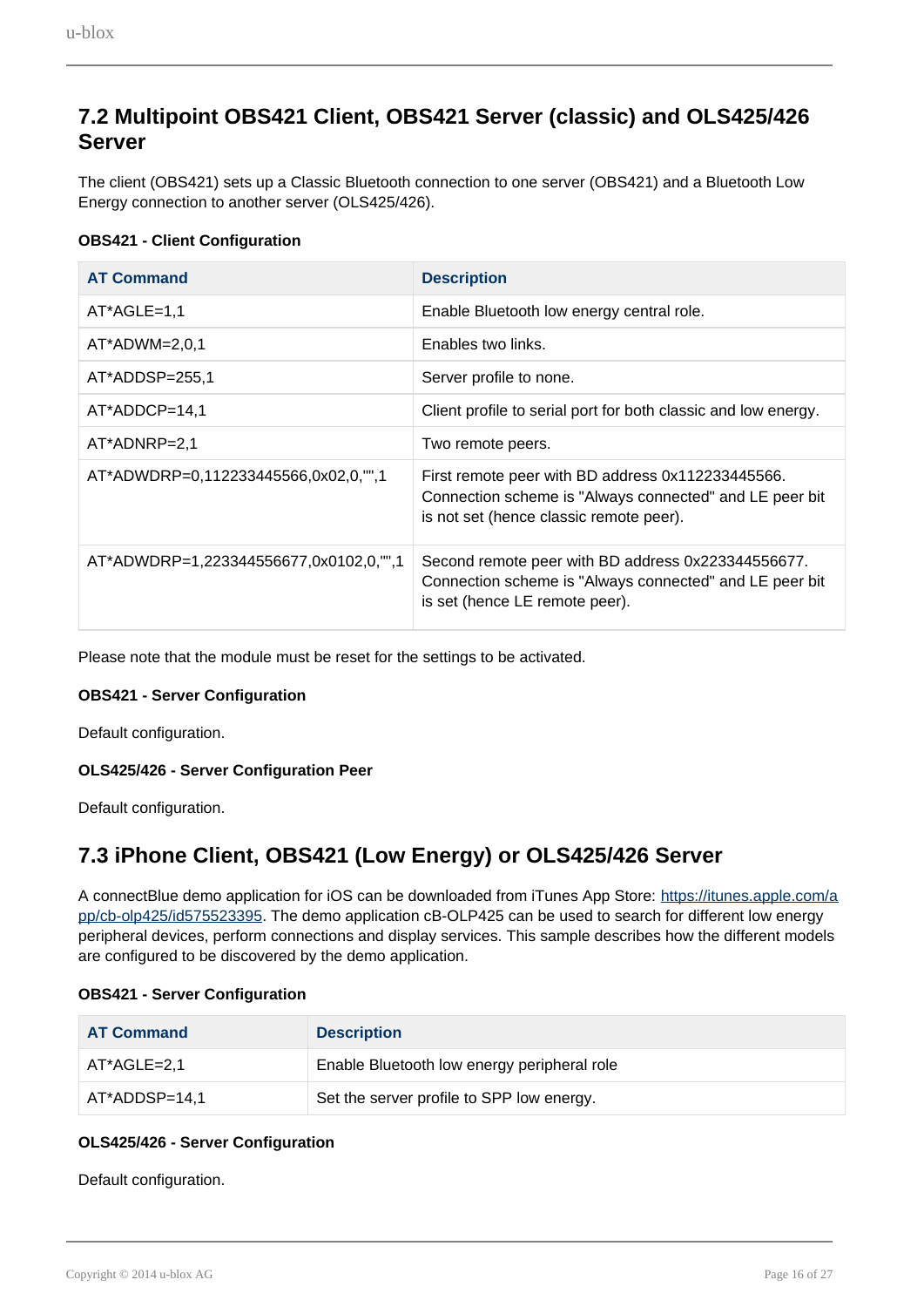## <span id="page-16-0"></span>**8 Optimization OLS425/426**

This section describes some important parameters to optimize behavior of mainly the OLS425/426. It also describes some common use cases and the configuration to consider. For basic connection setup configuration see the [Basic Connection Setup Configuration](#page-14-0) section.

Regarding optimizing power consumption, the OBS421 has a much higher power consumption than the OLS425/426 and most of the optimization to reduce power consumption refers to the OLS425/425 device.

There are some very important parameters in Bluetooth Low Energy that affect the connection time, response time and power consumption.

- Advertisement Interval: Time between two consecutive advertisements for a peripheral.
- Scan Window and Interval: The window is the length of the scan and the interval is the time between two consecutive scans. Hence, "window time" is less or equal to "interval time".
- Connection Interval: Time between two consecutive poll intervals from central to peripheral.
- Connection Latency: When a connection is active, the peripheral must respond to poll packets from the central (even if there is no data to transmit). If the connection latency is >0, the peripheral is allowed to skip poll packets if there is no data to transmit. Hence, even with a short connection interval, it is possible to get a low power consumption for the peripheral.

See section [Basic Operation](#page-4-0) for details. The above parameters are set with the S-Register AT command (ATS). See AT command specification for details.

For a quick connection setup, the advertisement interval (ATS6001 and ATS6002) must be short for the peripheral and the scan duty cycle (ratio between the scan *interval* and scan window) must be high (see AT commands ATS6008 and ATS6009). This increases power consumption for both sides since the radios will be much more active.

For a short response time when a connection is active, the *connection interval* (ATS6004 and ATS6005) must be short, which increases power consumption since the radios will be more active. It is possible to lower the power consumption on the peripheral side setting the central connection latency, which means that the peripheral does not need to respond to all poll packets from the central. The connection latency (ATS6006) is configured at the central side (OBS421).

To get a low power consumption for the OLS425/426 peripheral, it is important to keep the module in stop mode as much of the time as possible. The OLS425/426 can be in stop mode no matter if the connection is active or not or if the module is advertising or not. However, for the UART to be active, the OLS425/426 must be awake.

Stop mode can be controlled by the host CPU of the OLS425/426 using the DSR pin or it can be controlled internally by the LE connection. See the AT\*AMDS2 and AT\*AMPSF commands for details.

### <span id="page-16-1"></span>**8.1 Use Case 1 - Peripheral Data; Always Connected**

The use case describes a setup where the peripheral (typically sensor side and OLP425/426) transmits data and where the connection is always active. To optimize power consumption for the peripheral side, it is important that it enters stop mode when there is no data to transmit (even if the connection is always active).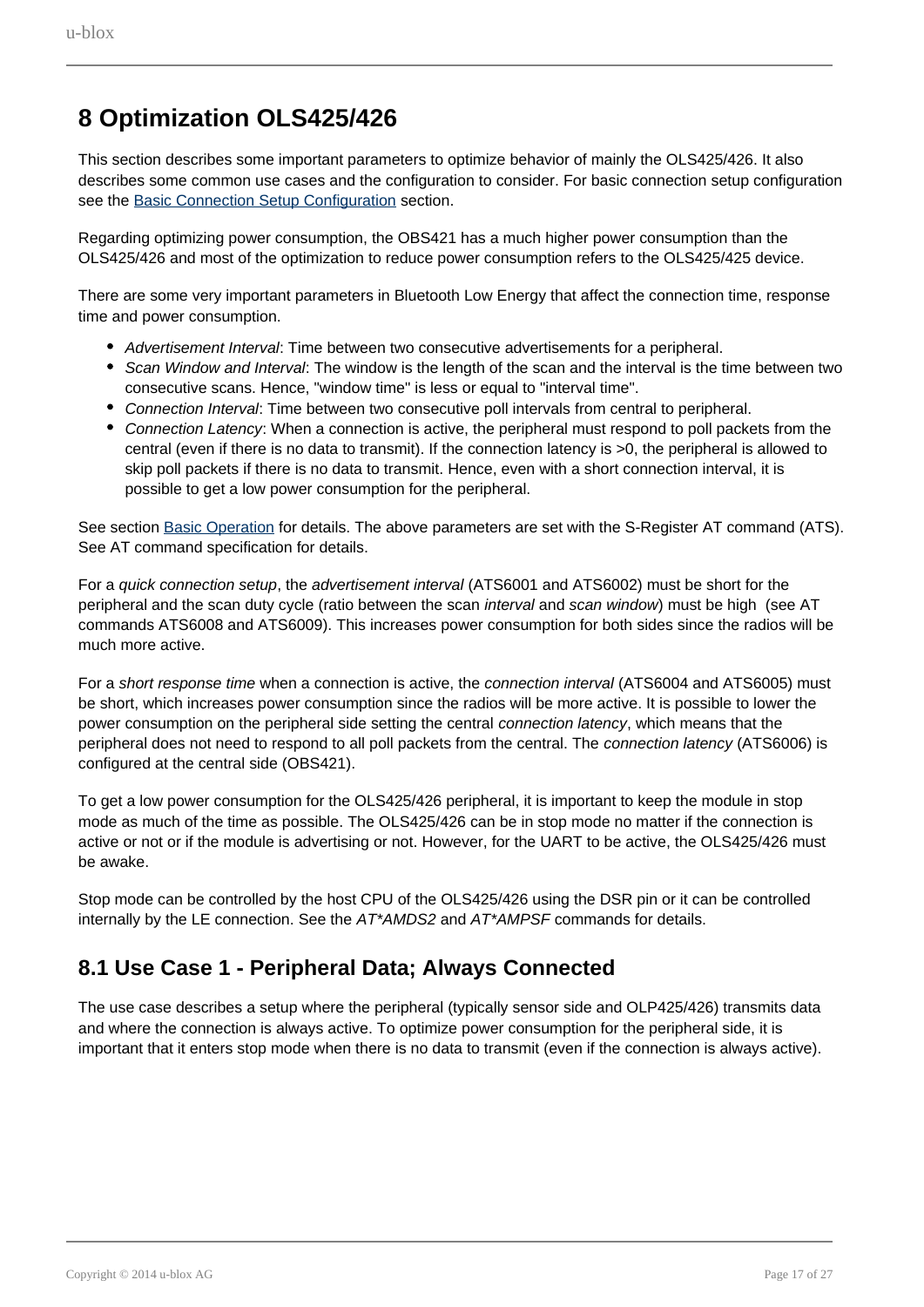

The OLS425/426 is configured as a server-peripheral and the OBS421 as a client-central. For basic connection setup, see section [Basic Connection Setup Configuration](#page-14-0)

Please note that it is also possible to transmit data from the OBS421 to the OLS425/426. However, some form of hand-shaking is then required for the OLS425/426 side to know when all data has been transmitted.

#### **8.1.1 OLS425/426**

| <b>At Command</b> | <b>Description</b>                                                                     |
|-------------------|----------------------------------------------------------------------------------------|
| AT*AMPM=3,1       | Stop Mode<br>The module is allowed to enter stop mode.                                 |
| AT*AMDS2=0,0x03,1 | Do not allow stop mode when DSR is activate. Allow sleep mode when DSR is<br>inactive. |

This configuration is the default configuration of the OLS425/426 module.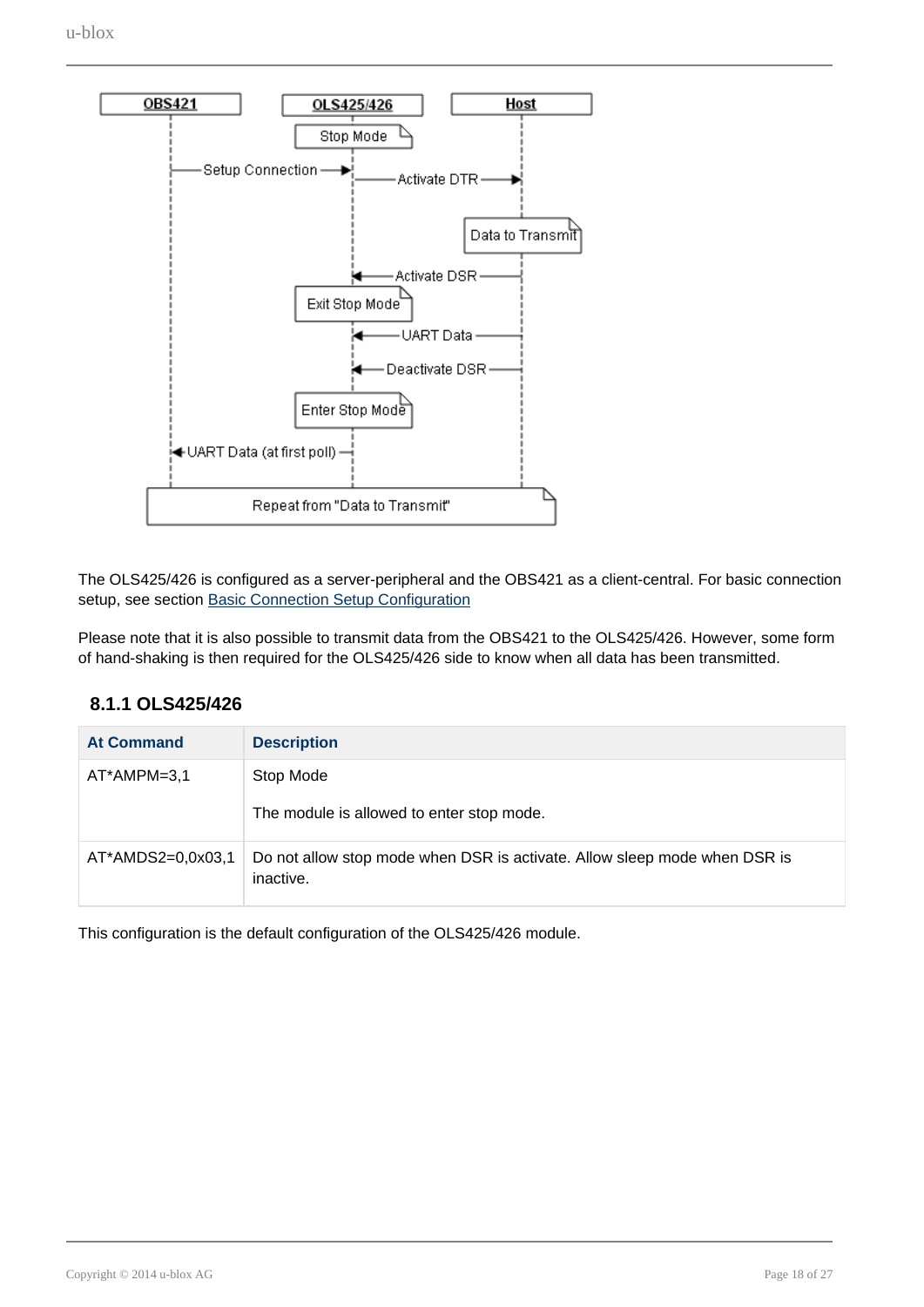#### **8.1.2 OBS421**

| <b>At Command</b> | <b>Description</b>                                                                                                                                                                                                                                                                                                                                                  |
|-------------------|---------------------------------------------------------------------------------------------------------------------------------------------------------------------------------------------------------------------------------------------------------------------------------------------------------------------------------------------------------------------|
| ATS6000=4000      | Link loss timeout (Default value 2000ms)                                                                                                                                                                                                                                                                                                                            |
|                   | Longer connection intervals and slave latency means the link loss timeout needs to be<br>increased.                                                                                                                                                                                                                                                                 |
| ATS6004=80        | Min connection interval (Default value 6)                                                                                                                                                                                                                                                                                                                           |
|                   | $80 * 1.25$ ms = 100ms                                                                                                                                                                                                                                                                                                                                              |
| ATS6005=80        | Max connection interval (Default value 8)                                                                                                                                                                                                                                                                                                                           |
|                   | $80 * 1.25$ ms = 100ms                                                                                                                                                                                                                                                                                                                                              |
| ATS6006=9         | Slave latency (Default value 0)                                                                                                                                                                                                                                                                                                                                     |
|                   | Value 9 means that the peripheral must respond to at least every 10 poll packets. With the<br>connection interval of 0.1s the module must respond at least once every second. Hence, if<br>there is data to transmit the latency is 0.1s for the peripheral to transmit data but if there is<br>no data to transmit the peripheral will respond only once a second. |

Note that if the connection interval and slave latency means that the slave might sleep for longer than the link supervision timeout (default 2s), it must be increased as well (ATS6000).

### <span id="page-18-0"></span>**8.2 Use Case 2 - Peripheral Data; Disconnected**

The use case describes a setup where the central (OBS421) sets up the connection, the peripheral (typically sensor side and OLS425/426) transmits data and where the connection is active only during data transmission. Hence, every time the peripheral has data to transmit, the connection must be setup.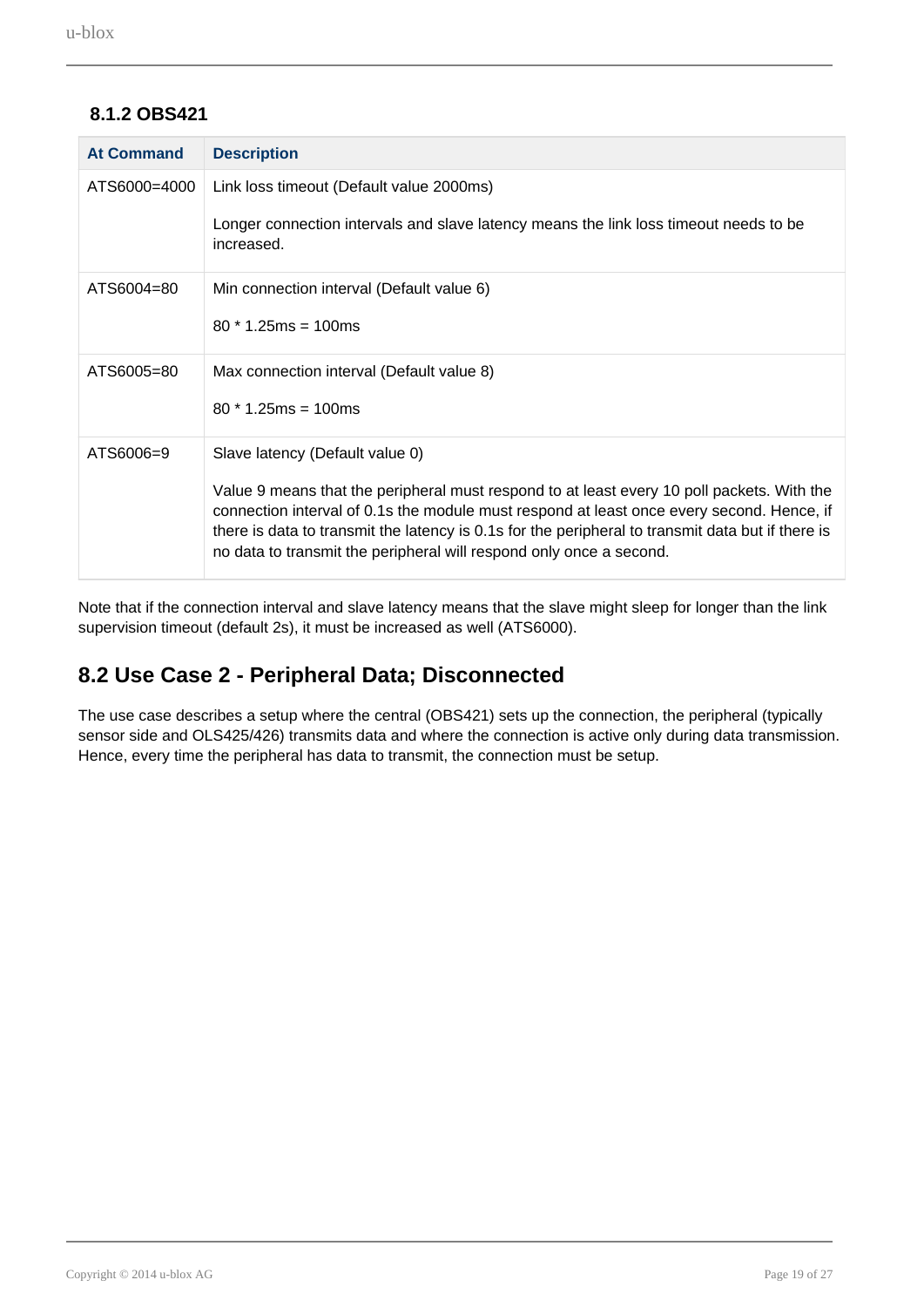

There are two ways to terminate the connection. In scenario A, the central must send a response and when received by the host of the peripheral, it disconnects by deactivating DSR. Another option, scenario B, is for the central to disconnect once the expected data is received.

The OLS425/426 is configured as a server-peripheral and the OBS421 as a client-central. For basic connection setup, see section [Basic Connection Setup Configuration](#page-14-0)

Note that there is a trade-off between low power consumption and short connection setup. The advertisement interval and scan window/interval should be configured to match the requirements of the specific use case.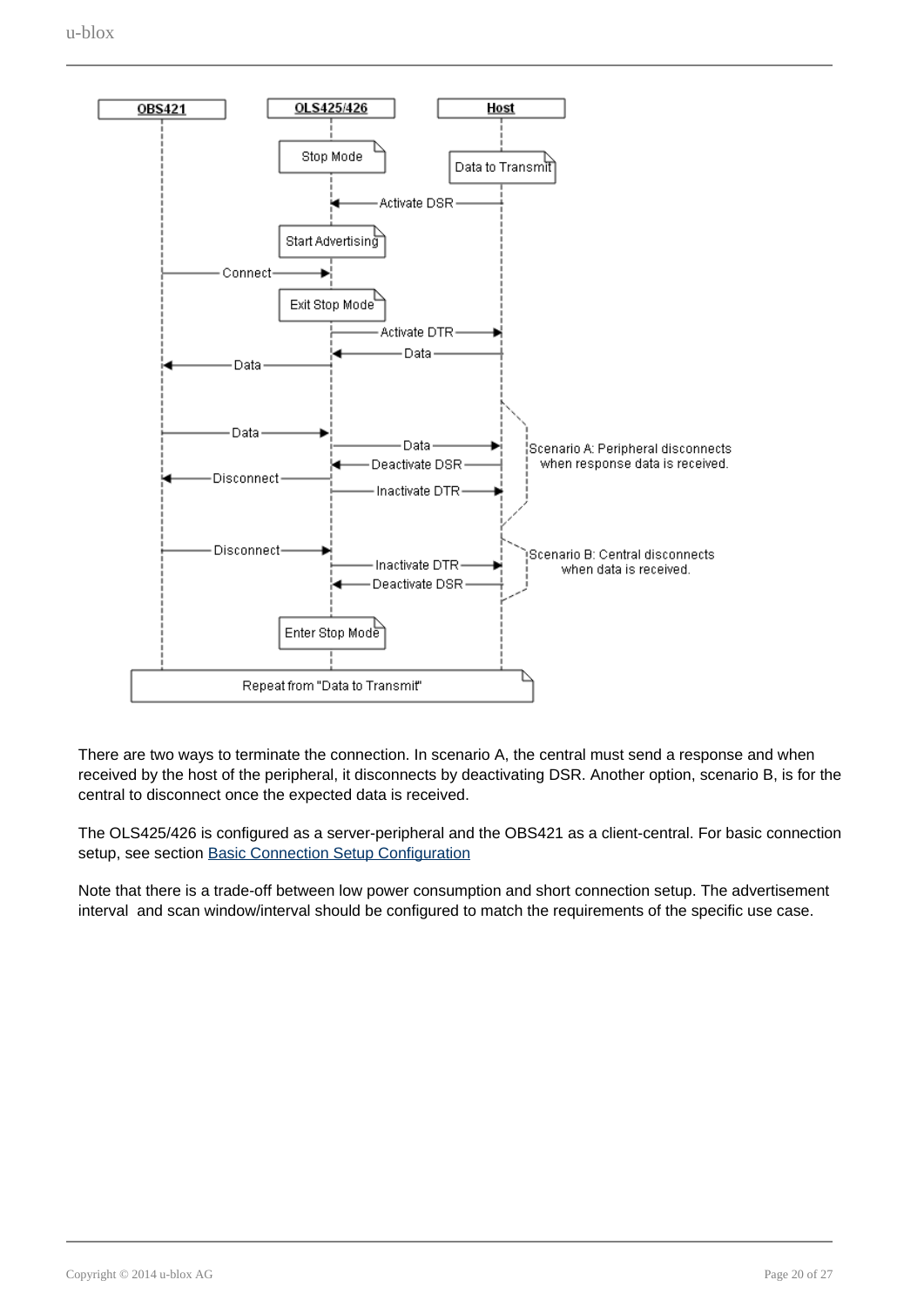#### **8.2.1 OLS425/426**

| <b>At Command</b>                | <b>Description</b>                                                                                                                                            |
|----------------------------------|---------------------------------------------------------------------------------------------------------------------------------------------------------------|
| AT*AMPM=3,1                      | Stop Mode                                                                                                                                                     |
|                                  | The module is allowed to enter stop mode.                                                                                                                     |
| ATS6001=32                       | Min advertisement interval (Default value is 1600)                                                                                                            |
|                                  | $32 * 0.625$ ms = 20ms                                                                                                                                        |
| ATS6002=40                       | Max advertisement interval (Default value is 2000)                                                                                                            |
|                                  | $40 * 0.625$ ms = 25ms                                                                                                                                        |
| Scenario A:<br>AT*AMDS2=0,0x2C,1 | Enable connectable and discoverable (advertising active) when DSR is active.<br>Disable connectable and discoverable (no advertisement) when DSR is inactive. |
| Scenario B:<br>AT*AMDS2=0,0x0C,1 | Scenario A: When DSR is deactivated, the LE connection is terminated. Hence, 0x2<br>C.                                                                        |
| AT*AMPSF=0x03,1                  | Do not allow stop mode when an LE connection is active. Allow stop mode when<br>there is no LE connection.                                                    |

Note that the power consumption when there is no active connection will be quite high. Hence, the OLS425/426 must have a strategy on how long it will keep DSR active if there is no connection. Some timeout is needed not to drain the battery.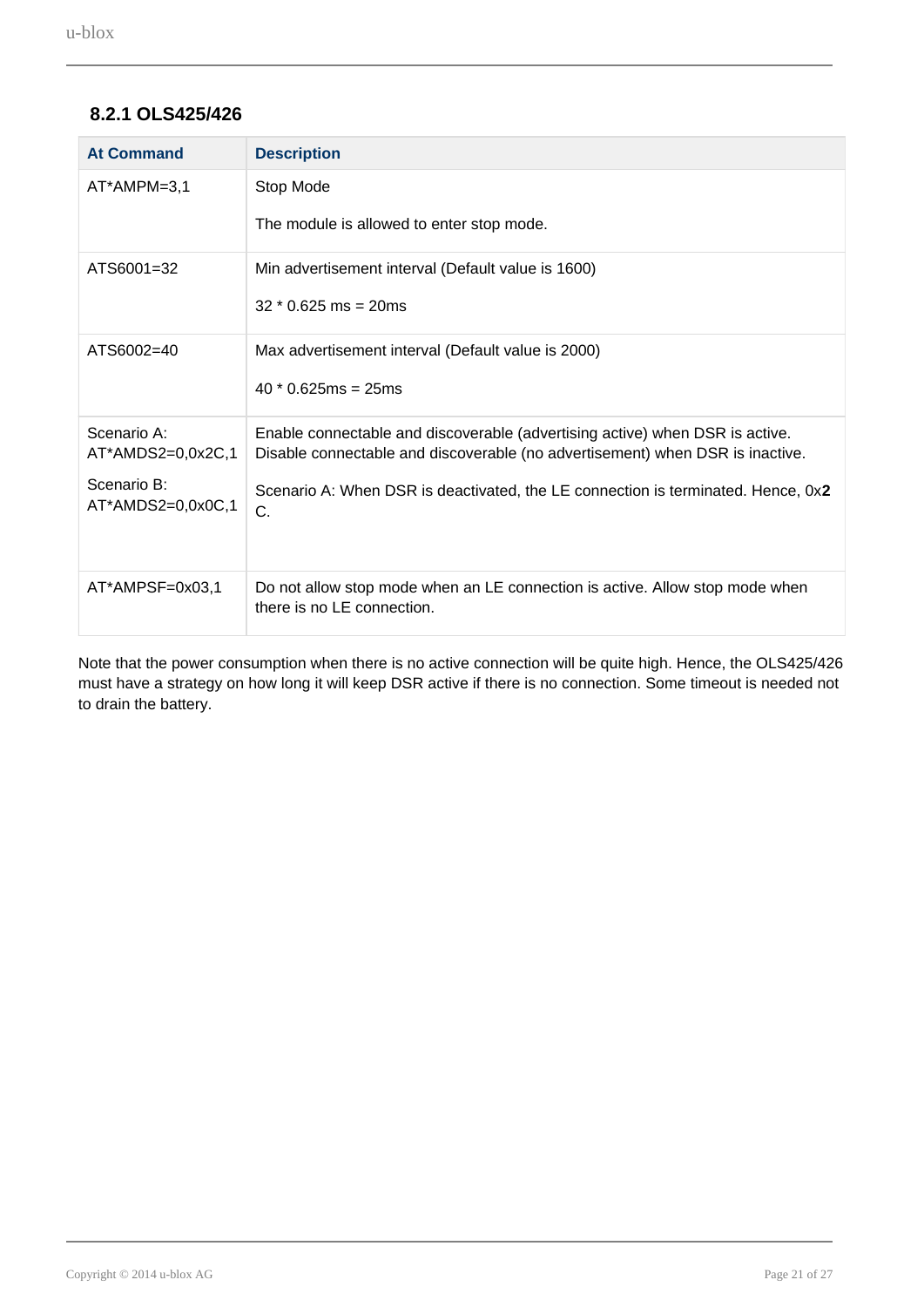#### **8.2.2 OBS421**

| <b>At Command</b> | <b>Description</b>                        |
|-------------------|-------------------------------------------|
| ATS6004=6         | Min connection interval (Default value 6) |
|                   | $6 * 1.25$ ms = 7.5ms                     |
| ATS6005=8         | Max connection interval (Default value 8) |
|                   | $8 * 1.25$ ms = 10ms                      |
| ATS6008=16        | Scan window (Default value 16)            |
|                   | $16 * 0.625ms = 10ms$                     |
| ATS6009=16        | Scan interval (Default value 16)          |
|                   | $16 * 0.625ms = 10ms$                     |
| ATS6010=0         | Always connect interval (default 10000)   |
|                   | $0 * 1$ ms = 0 ms                         |

Note that with the above configuration of the scan parameters, the OBS421 will continuously be scanning.

### <span id="page-21-0"></span>**8.3 Use Case 3 - Central Data; Disconnected**

The use case describes a setup where the central (OBS421) sets up the connection, transmits data and where the connection is active only when there is data to transmit. Hence, every time the central has data to transmit, the connection is setup.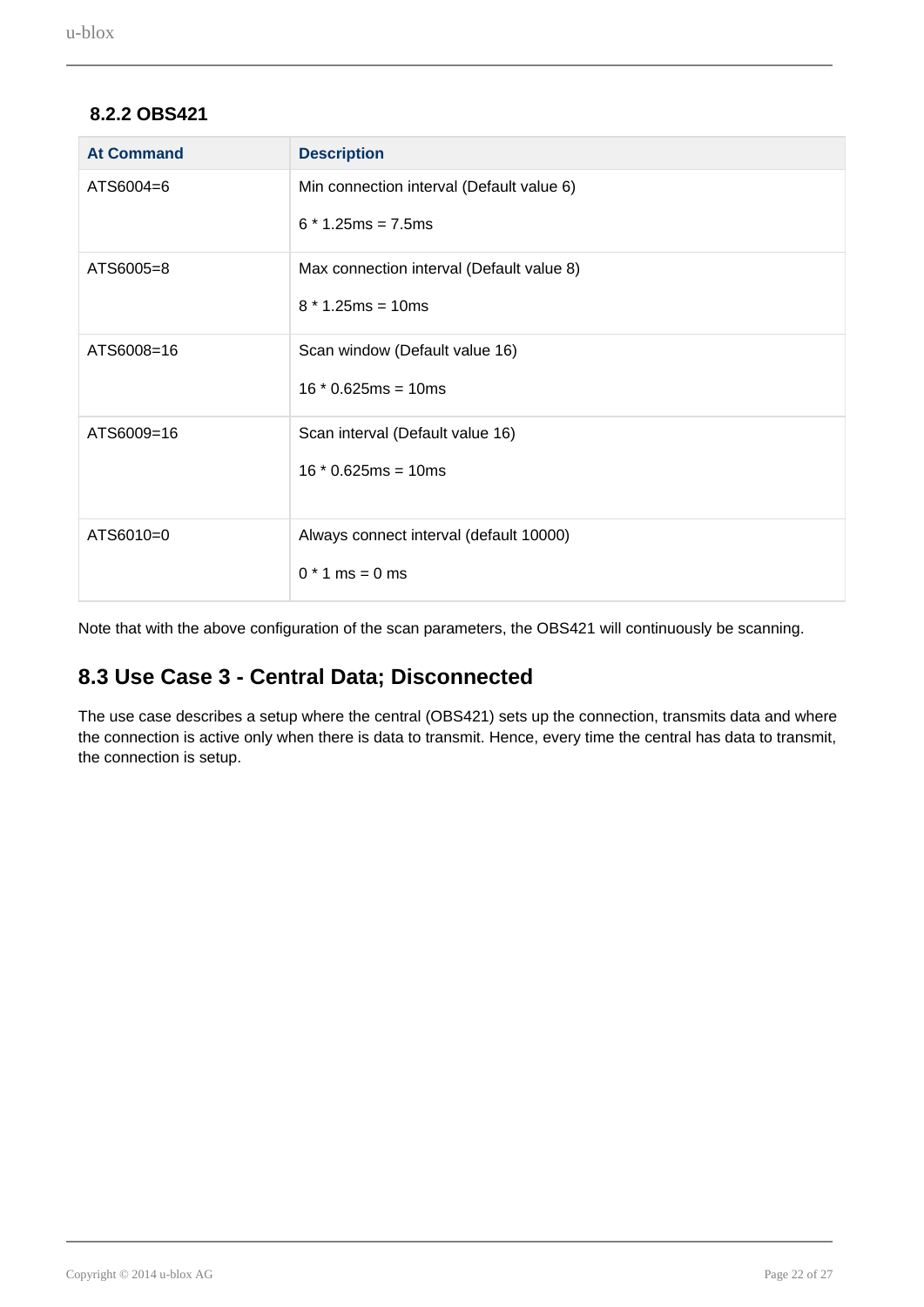

There are two ways to terminate the connection. In scenario A, the host of the peripheral must send a response and when received by the central, it disconnects. Another option, scenario B, is for the host of the peripheral to disconnect once the expected data is received.

The OLS425/426 is configured as a server-peripheral and the OBS421 as a client-central. For basic connection setup, see section [Basic Connection Setup Configuration](#page-14-0)

Note that there is a trade-off between low power consumption and short connection setup. The advertisement interval and scan window/interval should be configured to match the requirements of the specific use case.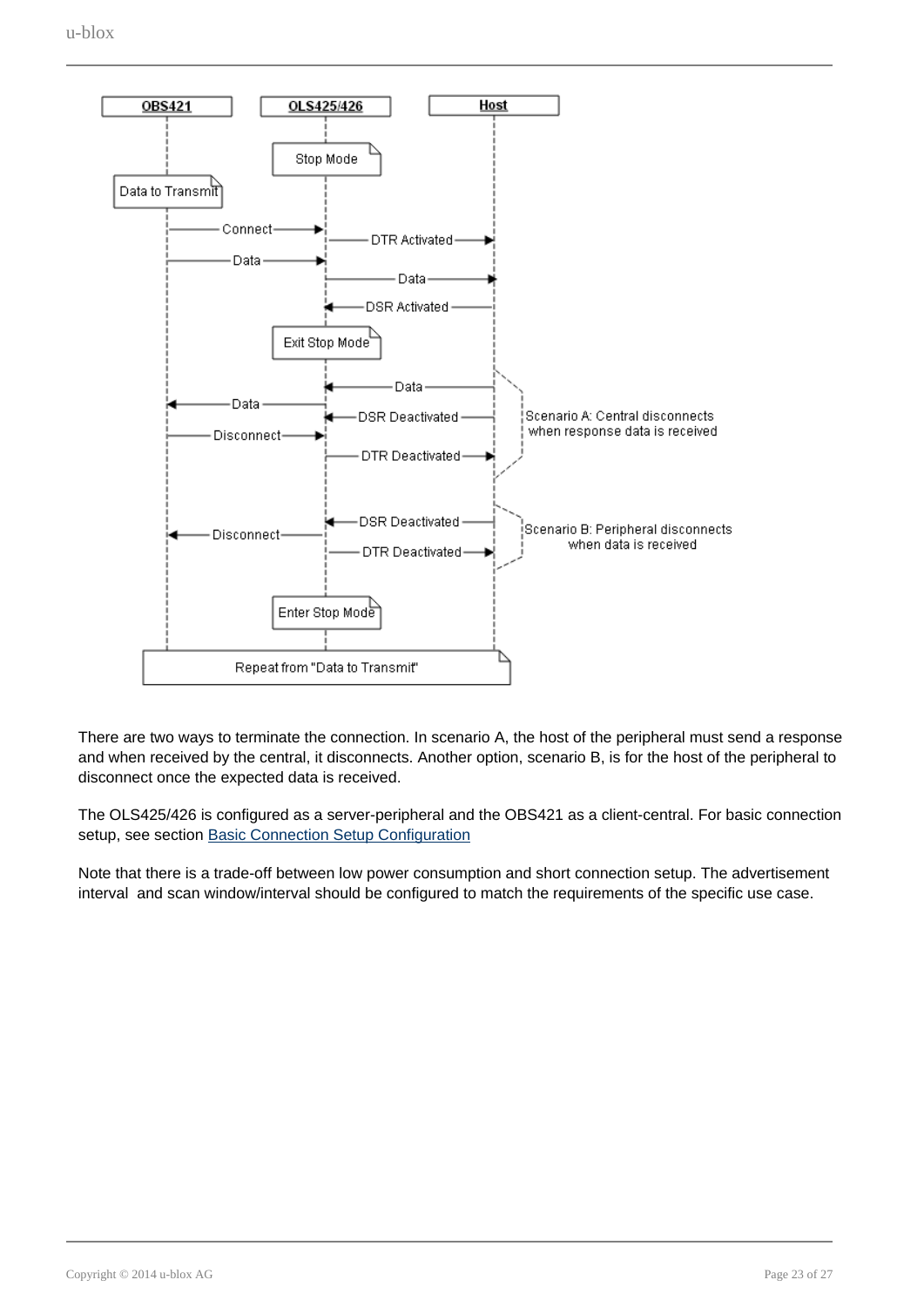#### **8.3.1 OLS425/426**

<span id="page-23-1"></span>

| <b>At Command</b>                | <b>Description</b>                                                                                                                                                                               |
|----------------------------------|--------------------------------------------------------------------------------------------------------------------------------------------------------------------------------------------------|
| AT*AMPM=3,1                      | Stop Mode                                                                                                                                                                                        |
|                                  | The module is allowed to enter stop mode.                                                                                                                                                        |
| ATS6001=160                      | Min advertisement interval (Default value is 1600)                                                                                                                                               |
|                                  | $160 * 0.625$ ms = 100 ms                                                                                                                                                                        |
| ATS6002=160                      | Max advertisement interval (Default value is 2000)                                                                                                                                               |
|                                  | $160 * 0.625ms = 100 ms$                                                                                                                                                                         |
| Scenario A:<br>AT*AMDS2=0,0x03,1 | Stop mode is controlled by DSR. Note that even with DSR inactive, it is possible for<br>the central to transmit data and for the peripheral to forward received data to the<br>host on the UART. |
| Scenario B:                      |                                                                                                                                                                                                  |
| AT*AMDS2=0,0x23,1                | Scenario B:<br>When DSR is deactivated, the LE connection is terminated.                                                                                                                         |
| AT*AMPSF=0x00,1                  | Stop mode is not affected by connection (Default).                                                                                                                                               |

#### **8.3.2 OBS421**

<span id="page-23-0"></span>

| <b>At Command</b> | <b>Description</b>                        |
|-------------------|-------------------------------------------|
| ATS6004=6         | Min connection interval (Default value 6) |
|                   | $6 * 1.25$ ms = 7.5 ms                    |
| ATS6005=8         | Max connection interval (Default value 8) |
|                   | $8 * 1.25$ ms = 10 ms                     |
| ATS6008=16        | Scan window (Default value 16)            |
|                   | $16 * 0.625$ ms = 10 ms                   |
| ATS6009=16        | Scan interval (Default value 16)          |
|                   | $16 * 0.625$ ms = 10 ms                   |

Note that with the above configuration of the scan parameters, the OBS421 will continuously be scanning.

## <span id="page-23-2"></span>**9 AT Commands/Events Summary**

This section is a description of the AT commands that are added/changed or extended to support also Bluetooth low energy. See ref [3] for all AT commands.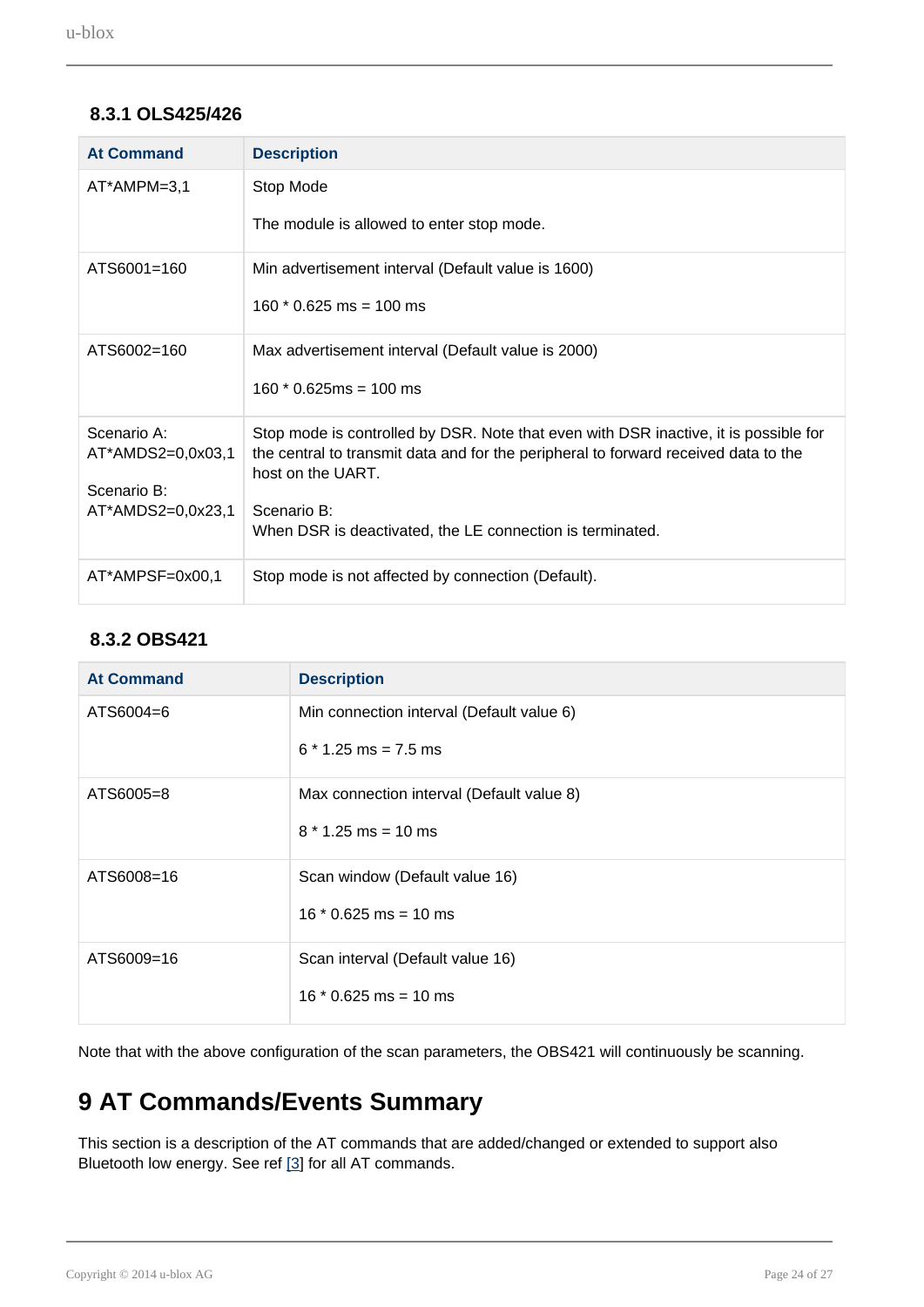| <b>Command</b>      | <b>Comment</b>                                                                                                                     |
|---------------------|------------------------------------------------------------------------------------------------------------------------------------|
| S-Register<br>(ATS) | Bluetooth low energy connection parameters are set using the S-Register command. Currently<br>the following parameters can be set: |
|                     | Link Loss timeout<br>٠                                                                                                             |
|                     | Advertising Interval Min<br>٠                                                                                                      |
|                     | <b>Advertising Interval Max</b><br>$\bullet$                                                                                       |
|                     | Advertising Channel Map Bitmap<br>$\bullet$                                                                                        |
|                     | <b>Connection Interval Min</b><br>٠                                                                                                |
|                     | Connection Interval Max                                                                                                            |
|                     | Slave latency                                                                                                                      |
|                     | <b>Create Connection Timeout</b><br>٠                                                                                              |
|                     | Scan Window<br>٠                                                                                                                   |
|                     | Scan Interval<br>٠                                                                                                                 |
|                     | Always connected interval                                                                                                          |
|                     | UART receive timeout<br>٠                                                                                                          |
|                     | Packet length                                                                                                                      |
|                     | Tx power                                                                                                                           |
|                     | Rx gain                                                                                                                            |
|                     | Initial online period                                                                                                              |
|                     |                                                                                                                                    |

## <span id="page-24-0"></span>**9.1 Standard AT Commands**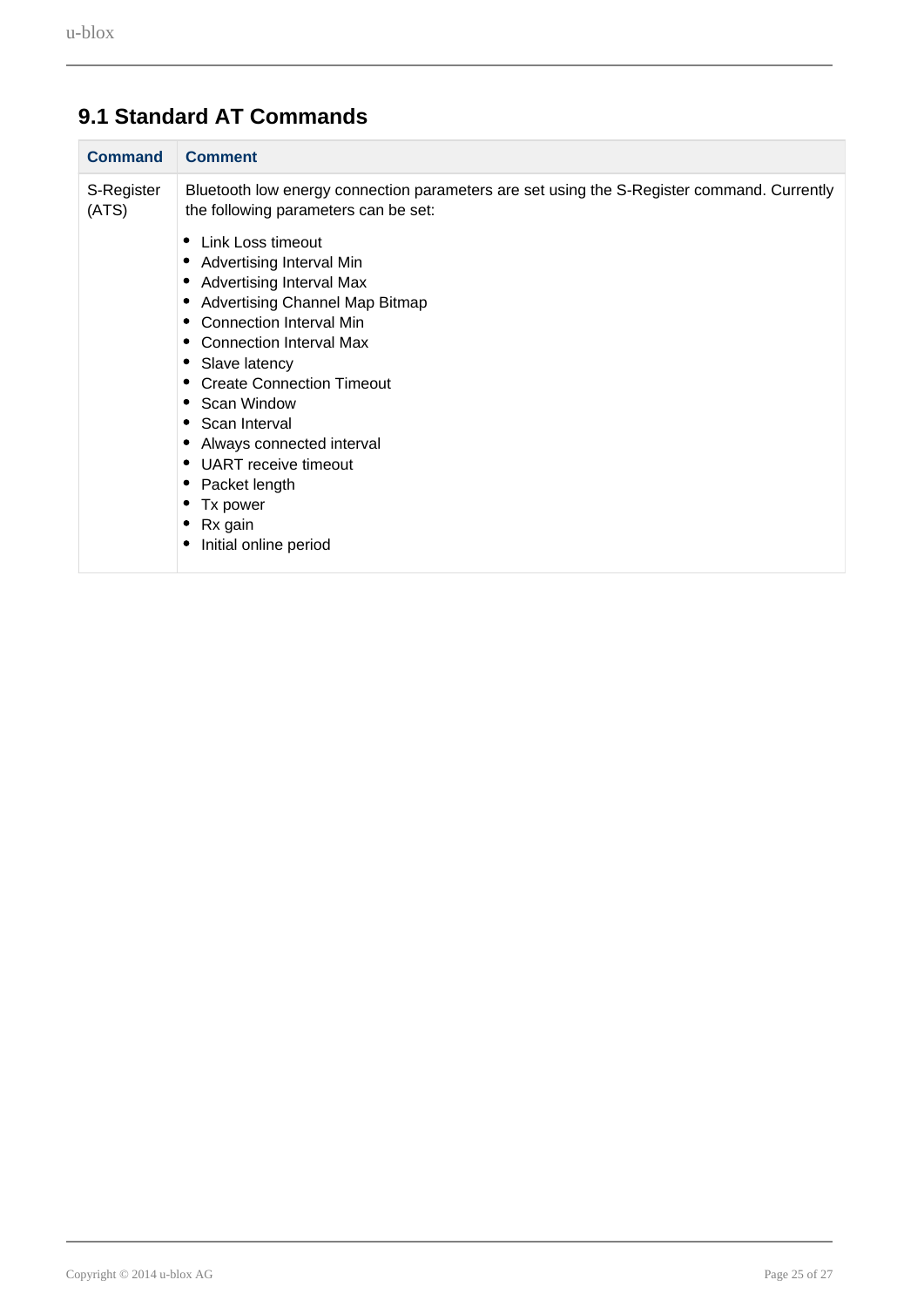| <b>Command</b>                                         | <b>Comment</b>                                                                                                                                                                                                                                                                                                                                                                                                                              |
|--------------------------------------------------------|---------------------------------------------------------------------------------------------------------------------------------------------------------------------------------------------------------------------------------------------------------------------------------------------------------------------------------------------------------------------------------------------------------------------------------------------|
| Security<br>Mode<br>(AT*AGSM)                          | Security mode "Display Yes/No" is not supported for low energy modules.                                                                                                                                                                                                                                                                                                                                                                     |
| Name<br><b>Discovery</b><br>(AT*AGND)                  | To retrieve the device name of a remote low energy device two additional parameters has to<br>be passed to the AT*AGND command. The first is a timeout and the second is mode<br>(distinguishing Bluetooth low energy from Classic Bluetooth). Example:<br>AT*AGND=3c2db784e0345,0,1                                                                                                                                                        |
| Inquiry<br>(AT*AGI)                                    | New inquiry types for Bluetooth Low Energy has been added, applicable to central role units.<br>Both an LE inquiry type corresponding to the normal general extended inquiry, and also<br>inquiry types suitable for reading customized advertise data and scan response data<br>(AT*AGAD / AT*AGSD).                                                                                                                                       |
| <b>Bond</b><br>(AT*AGB)                                | To bond with a low energy device an additional mode-parameter has to be passed to the<br>AT*AGB command. Example: AT*AGB=3c2db784e0345,1                                                                                                                                                                                                                                                                                                    |
| Read<br><b>Bonded</b><br>Devices<br>(AT*AGBD)          | To read bonded low energy devices an additional mode-parameter has to be passed to the<br>AT*AGBD command. Example "Read all bonded BLE devices": AT*AGBD=1                                                                                                                                                                                                                                                                                 |
| <b>Bluetooth</b><br>Low<br>Energy<br>Role<br>(AT*AGLE) | The Bluetooth Low Energy Role command is used to enable Bluetooth low energy functionality<br>in the OBS421 module. This command also the defines if the device shall act as a central or<br>as a peripheral device. Note that Bluetooth low energy by default is disabled on the OBS421.<br>Use this command to enable it. For the OLS425 Bluetooth low energy is always enabled. Exa<br>mple: "Enable Central functionality": AT*AGLE=1,1 |
| Low<br>Energy<br>Advertise<br>Data<br>(AT*AGAD)        | Command for use of custom advertise data. This allows for small data packages with low<br>update frequency to be transferred without the need of establishing a connection.                                                                                                                                                                                                                                                                 |
| Low<br>Energy<br>Scan<br>Response<br>Data<br>(AT*AGSD) | Command for use of custom scan response data. This allows for small data packages with low<br>update frequency to be transferred without the need of establishing a connection.                                                                                                                                                                                                                                                             |

## <span id="page-25-0"></span>**9.2 GAP Commands**